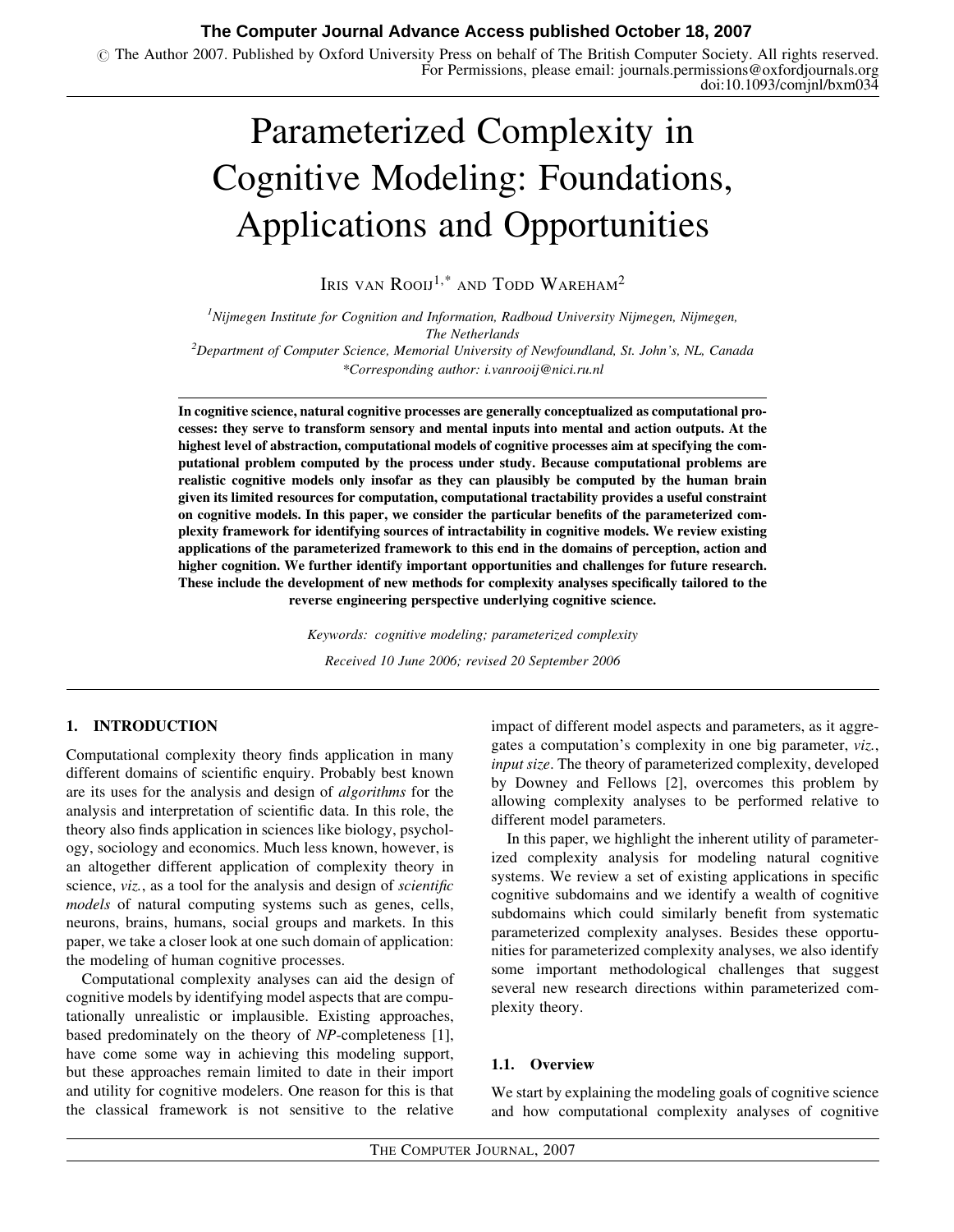models can aid in the achievement of these goals (Section 2). Section 3 details the analytic process underlying computational complexity analyses in cognitive science and contrasts classical and parameterized approaches to implementing this process. We will argue that the parameterized approach has much to offer over and above the classical approach. In Section 4, we review existing applications of parameterized complexity theory in cognitive science, considering different cognitive subdomains. In Section 5, we present a list of opportunities for new avenues of research. Finally, in Section 6, we conclude with how the research program described in this paper can benefit both cognitive and computer science.

### 2. COGNITIVE MODELING AND TRACTABILITY

Studying and modeling human cognitive processes is the subject matter of cognitive science and psychology. To explicate and situate explanatory practices in contemporary cognitive science, we describe the widely adopted framework for cognitive theory formation proposed by David Marr (Section 2.1). We also explain how the notion of computational tractability can help in the process of designing cognitive models (Section 2.2). As will become clear from our discussion, cognitive science is engaged in a form of reverse engineering, to be contrasted with the forward engineering that typically occurs in computer science. Because tractability plays a different role in reverse and forward engineering, we devote Section 2.3 to laying out the main differences between the two types of engineering.

#### 2.1. The Marr hierarchy

Cognitive science aims at achieving a computational understanding of human cognitive capacities and their underlying processes. Cognitive modelers often attempt to explain a cognitive capacity (e.g. the ability to understand language) by decomposing it into several sub-capacities (e.g. the capacity to parse sentences, the capacity to recognize letters and words, etc.). The coordinated manifestation of the subcapacities is then believed to amount to the realization of the analyzed super-capacity [3]. Each hypothesized subcapacity again calls for its own computational understanding.

A common assumption is that the explanations of cognitive (sub-)capacities can in principle be formulated at three different levels, which Marr [4] called the computational level, the algorithmic level and the implementational level (cf. [5]). At the highest level of abstraction, the computational level, the model specifies the input/output function assumed to be computed by the processes under study. The human capacity for vision may serve as an example: the visual system takes as input a 2-D representation of a visual scene as it is projected on the retina, and it gives as output, among other things, a 3-D interpretation of the visual scene as we experience it

before our mind's eye. A computational-level model of this process should provide a description of the input and the output, and it should posit a functional mapping from input to output that explains why our perception of 2-D projections is the way it is. Although infinitely many mappings may exist, the goal is to identify the input/output function that describes the mapping realized by human vision.

In general, formulating a *computational level* theory of capacity  $\psi$  consists of hypothesizing a domain of inputs on which the capacity operates,  $I_T = \{i_1, i_2, ...\}$ , a relevant range of outputs,  $O_T = \{o_1, o_2, ...\}$  and a function,  $\psi_T: I_T \rightarrow$  $O_T$ , mapping each input  $i \in I_T$  to an output  $o = \psi_T(i)$  (see also [6, p. 381]). The function  $\psi_T$  instantiates a veridical computational level description of capacity  $\psi: I \to O$  if and only if  $I = I_T$  and  $\psi_T(i) = \psi(i)$  for all  $i \in I$ . Assuming that  $\psi_T$  is veridical at the computational level, further attempts can be made to understand the effective procedure by which  $\psi_T = \psi$  is computed (i.e. the algorithmic level theory), as well as, to understand how that procedure is physical implemented by neural, or other bodily, processes (i.e. the implementational level theory).

Marr's typology serves as a useful scheme for classifying different explanatory attempts in cognitive science. Contemporary cognitive theories are typically situated at the computational and algorithmic level, with few, if any, giving concrete accounts of the implementational level. Of primary interest in this paper are computational-level theories. These theories should look very familiar to computer scientists as they effectively instantiate computational problems. This means that they lend themselves directly to computability and complexity analyses. We will next explain how such analyses can help cognitive scientists in their attempt to explain human cognition.

### 2.2. The tractability constraint

A first step toward determining which input/output functions accurately model cognitive capacities is distinguishing functions that are possible for natural cognitive systems to compute from those that are impossible. Recall that with every computational-level theory  $\psi_T$  that a cognitive scientist posits she is postulating that the modeled process  $\psi$  instantiates an effective computation of the problem  $\psi_T$  (viz.  $\psi$  has an algorithmic-level explanation). Moreover, on the widespread assumption that cognitive processes are physically instantiated (e.g. in the human brain), she is also postulating that the computation is being realized using a limited amount of physical resources (viz.  $\psi$  has an implementationallevel explanation). But then, if  $\psi_T$  is found not to be computable using a realistic amount of computational resources (i.e. the function is computationally *intractable*) then  $\psi_T$  cannot possibly be veridical. This is what we call the tractability constraint on computational-level theories (see Fig. 1).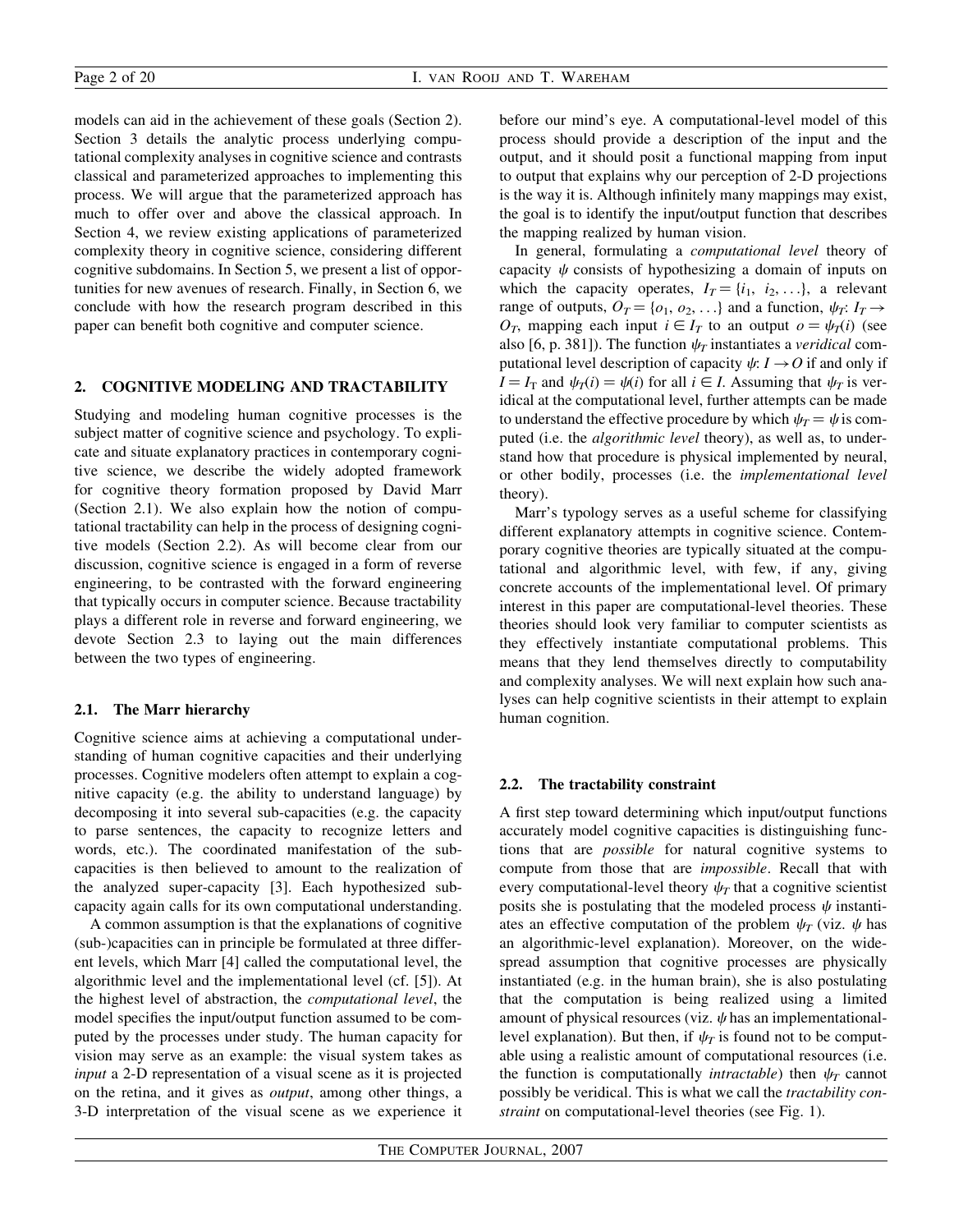



FIGURE 1. The tractability constraint provides a means of identifying non-veridical models of cognitive capacities.

The study of computational (in)tractability is the subject matter of computational complexity theory. Using the concepts and methods of this mathematical theory, cognitive scientists can assess the computational (in)tractability of their computational-level theories. When formalizing the tractability constraint, care must be taken to ensure that it does not accidentally exclude possible cognitive functions.<sup>1</sup> If intractability is properly defined, and complexity results are interpreted with care, the tractability constraint can both delimit the space of viable computational-level theories and expose unrealistic accounts of human cognitive functioning, allowing faster convergence on veridical models of human cognitive capacities.

# 2.3. Cognitive modeling as reverse (not forward) engineering

Computational cognitive modeling is often seen as a form of reverse engineering [7], to be contrasted with traditional (forward) engineering. It is our experience that confounding the two types of engineering can lead to unproductive collaborations and miscommunication between cognitive modelers and complexity theorists. To clarify the practice of cognitive reverse engineering and its unique problems and issues, we next explicate the most important differences between the two types of engineering and their consequences for the use and interpretation of intractability results (see Table 1).

# 2.3.1. User-specification vs. discovery

In the case of forward engineering, a user specifies which input/output transformations he would like the software engineer to implement in a to-be-designed system. In reverse engineering, on the other hand, the input/output specifications of the to-be-modeled system need to be discovered by systematically observing the behavior of an already existing, naturally evolved system. In this case, the modeler builds on her

TABLE 1. Traditional forward vs. cognitive reverse engineering

|                                                                                                               | Engineering-type                                                                                  |                                                                                                                                                       |  |
|---------------------------------------------------------------------------------------------------------------|---------------------------------------------------------------------------------------------------|-------------------------------------------------------------------------------------------------------------------------------------------------------|--|
| Characteristic                                                                                                | Traditional                                                                                       | Cognitive                                                                                                                                             |  |
| Origin of input/<br>output function<br>Goals of input/<br>output function<br>Consequence of<br>intractability | Derived from user<br>specifications<br>Should meet<br>user's needs<br>Devise heuristic<br>methods | Hypothesized on the basis<br>of observations and intuition<br>Should be a veridical model<br>of cognitive capacity<br>Revise hypothesized<br>function |  |

intuitions about which input/output functions may capture the behavior of the system under study. As an example, consider again the problem of vision: based on observations of how humans interpret 2-D visual images, a cognitive modeler may come to form the hypothesis that vision interprets images according to the simplest decomposition of that image [8–10]. To further work out this hypothesis and build it into a well-defined computational level theory, the modeler would subsequently need to formally define what she means by 'simplest decomposition'.<sup>2</sup>

A pervasive problem faced by a reverse engineer is that her hypotheses about a system's input/output function may be wrong without the observational data telling her so. This is called the empirical underdetermination problem (see, e.g.  $[14–16]$ ). It arises in cognitive science for at least two reasons. First, any finite set of observed input/output pairs is consistent with infinitely many hypothesized input/output functions. Second, the inputs and outputs of interest are typically not directly observable, because they occur 'in the head' (we cannot directly observe thoughts, concepts, percepts, plans, etc.). The empirical underdetermination problem is unique to reverse engineering and makes it in many respects harder than forward engineering. It is also the reason that the tractability constraint is such a useful theoretical tool for cognitive reverse engineers (see Fig. 1), while it is a mere nuisance for forward engineers.

# 2.3.2. Dealing with intractability

While the goal of the forward engineer is to compute as best as possible the user-specified input/output function, the reverse engineer aims at modeling as best as possible an existing system capacity. Consequently, function intractability signals something very different for forward and reverse engineers: for forward engineers it may mean that they should give up the hope of general exact procedures and instead settle for weaker heuristic methods [1], whereas for reverse engineers it means there must be something wrong

<sup>&</sup>lt;sup>1</sup>For this reason, the types of tractability discussed in this paper are less restrictive than those implicit in certain areas of current research, e.g. the focus on three-layer neural network architectures (see also discussion in Section 3.2)

 $2$ See [11] for an approach based on Kolmogorov complexity theory and [12, 13] for an approach based on structural information theory.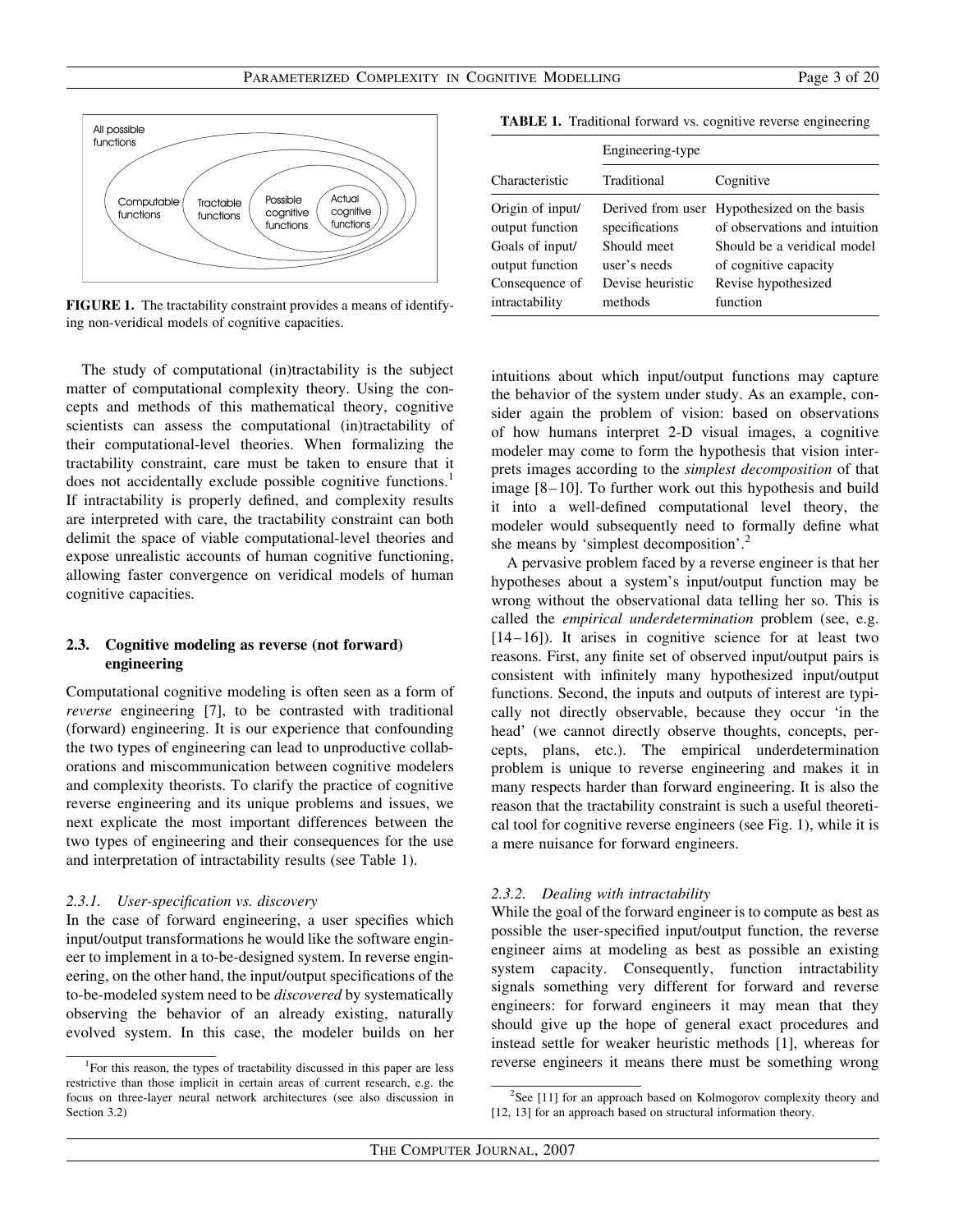with their model, so they had better get back to the drawing board and revise it  $[6, 17]$ .<sup>3</sup>

Model revision is complicated for the reverse engineer by the fact that an intractable model can be wrong in many different ways. For example, a model can be wrong in terms of the initial, informal hypothesis (e.g. it may be false that vision produces simplest interpretations of visual displays), in terms of the particular formalization chosen to describe the hypothesis (e.g. it may be false that an visual interpretation's simplicity is equal to its Kolmogorov complexity), or in terms of the hypothesized domain of inputs on which the capacity operates (e.g. not all logically possible 2-D images may be possible projections of real-world objects).

Although it is impossible to assess the veridicality of informal hypotheses directly, it is possible to get an idea of their viability by assessing the intractability (and hence nonveridicality) of different formalizations and input restrictions. For example, if the computation of 'simplest decomposition' remains intractable under all conceivable formalizations and all reasonable input restrictions, this suggests the simplicity hypothesis of human vision is on the wrong track. If a cognitive scientist discovers, however, that the hypothesis can be rendered tractable by making certain changes to the formalization and/or by imposing certain input restrictions then this information can be used to define a new, tractable model. To ensure tractability, this new model will be making extra assumptions that can lead to new and testable predictions. In this way, the tractability-motivated revision process provides yet another way—besides model exclusion (Fig. 1)—in which cognitive scientists can reduce the empirical indeterminacy of cognitive models.

# 3. COMPUTATIONAL COMPLEXITY ANALYSIS OF COGNITIVE MODELS

In the previous section, we explained the goals of cognitive modeling and how tractability analyses can help cognitive scientists achieve those goals. We now discuss complexity theoretic concepts and methods underlying the core analysis process (Section 3.1) as well as the strengths and weaknesses of classical and parameterized complexity approaches for implementing this process (Section 3.2).

## 3.1. Core analysis process

We start by explaining why a standard measure of computational complexity suffices for our purposes of tractability analysis (Section 3.1.1). We then lay out a formal description of the process of designing tractable cognitive models (Section 3.1.2). Finally, we introduce the notion of Source of complexity (SoC) and discuss the important role SoCs can play in the revision of intractable cognitive models (Section 3.1.3)

# 3.1.1. Efficiency as time-complexity

Informally, a computation is said to be intractable if it requires an unreasonable amount of computational resources. In this paper, we will restrict ourselves to the resource time and adopt asymptotic worst-case time complexity as our measure of computational efficiency. The asymptotic worst-case timecomplexity  $O(f(n))$  of an algorithm is expressed in terms of a function  $f(n)$ , which asymptotically upper-bounds the number of basic operations required to run the algorithm on inputs of size  $n$  when implemented on a Turing machine [1]. Using this measure, an algorithm can be defined as efficient if and only if that algorithm's time complexity satisfies a certain criterion (e.g. the time complexity function is a polynomial of the input size). An input/output function is then said to be tractable if and only if there exists at least one efficient algorithm for computing it.

Over the years, several criticisms have been raised against this conception of cognitive tractability phrased in terms of asymptotic worst-case time complexity (e.g. [21–24]). Chief among them is the charge that the assumptions underlying asymptotic worst-case time complexity are unrealistic for human cognitive systems, e.g. because

- the neural hardware underlying cognitive computation is fundamentally different from the Turing machine model underlying asymptotic worst-case time complexity; and
- cognitive inputs that occur in practice are of bounded size and need not even be those that trigger worst-case behavior in an algorithm.

These criticisms are based on misunderstandings of the nature of computational complexity analyses of cognitive models (see also [25–30]). With respect to the first criticism, for the purposes of tractability analysis, a measure of efficiency is justifiable provided that associated classifications of function (in)tractability are not specific to the computational architecture underlying that measure (e.g. Turing machines), but instead reflect the function's inherent complexity under a wide variety of computational architectures that include those of interest (e.g. neural systems). Courtesy of various inter-architecture simulation results, this is known to be true for certain types of asymptotic worst-case time tractability, e.g. polynomial time [31, 32].

The second criticism highlights the need to properly apply complexity frameworks. In this case, the fault is not so much with the framework as with badly-formulated problems. If the worst-case inputs to a proposed input/output function do not occur in practice, then the function as specified is, at best, an overgeneralization of the cognitive capacity that the function is supposed to be modeling (see also [33]). By properly

<sup>&</sup>lt;sup>3</sup>We emphasize this point because some cognitive modelers have responded to intractability results by devising heuristic methods as algorithmic-level explanations [18, 19]. In our view, this approach confuses the reverse and forward engineering perspectives and makes for incompatible theories at the computational and algorithmic levels (see also [20]).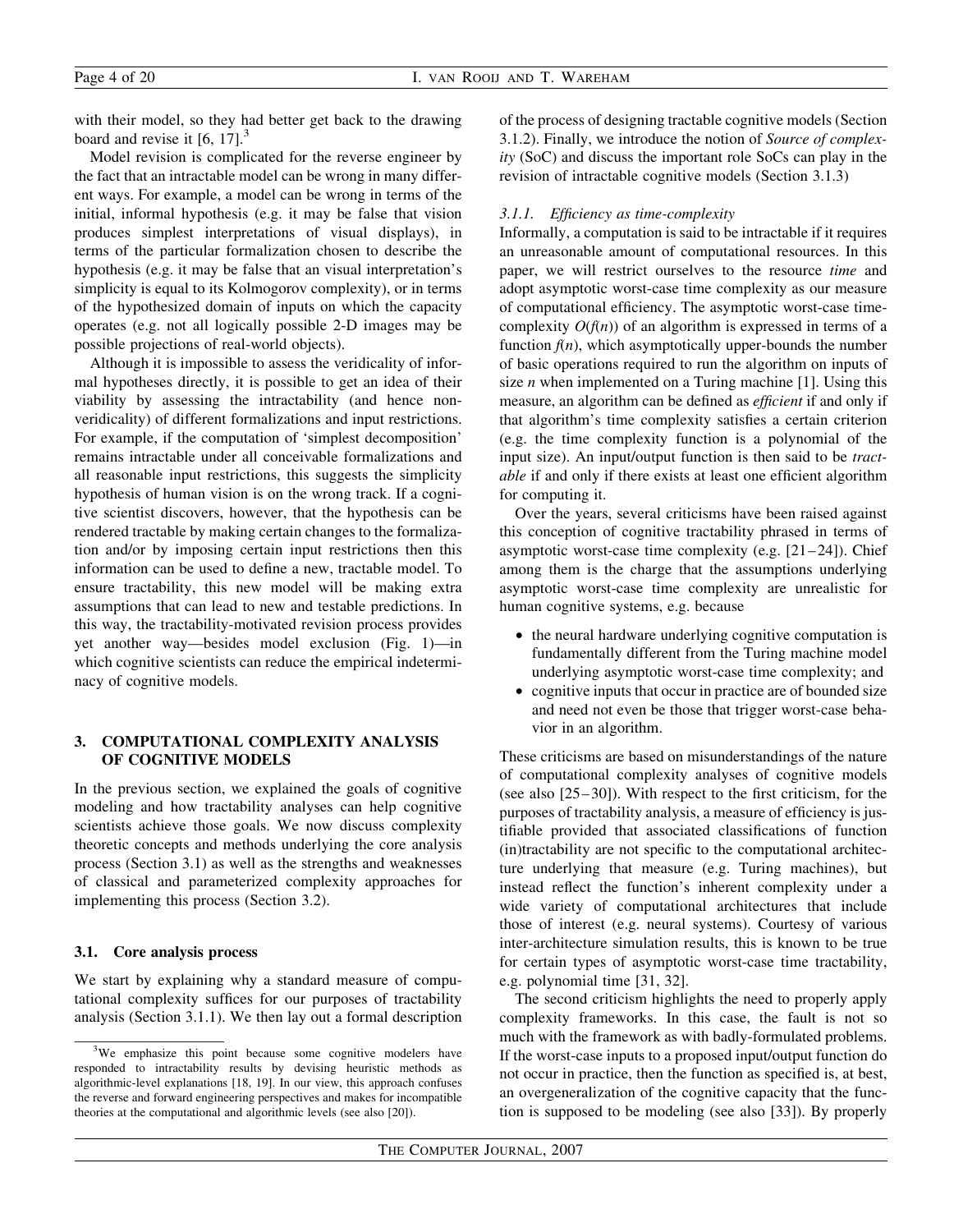introducing input constraints, a better fit between the model and the actual capacity may be achieved.

# 3.1.2. The tractable-design cycle

Once the notions of efficiency and tractability are defined, cognitive modelers can engage in what we call the tractabledesign cycle (analogous to the well-known empirical cycle in which scientists revise hypotheses if they do not fit the data), encoded in the following steps (see also [28, 33]).

Step 1: Formulate initial version of cognitive function. Step 2: Analyze computational complexity of cognitive function.

Step 3: If cognitive function is tractable, stop.

Step 4: Else, isolate SoCs in cognitive function, revise function in light of SoCs, and go to Step 2.

If in Step 3, the hypothesized function is found to be tractable, the tractable-design cycle stops. This does not yet mean that the model is veridical, but only that we do not yet have reason to believe it is non-veridical. The model must still be subjected to empirical tests. If the model fails one or more empirical tests, then the empirical cycle generates a new hypothesized function, and the tractable-design cycle starts all over again.

If one cannot demonstrate tractability in Step 3, then one may be able to demonstrate intractability by showing that the function (or, more commonly, a decision problem associated with that function) is hard or complete for some problem-class C enclosing the class  $T$  of tractable problems relative to a tractabilitypreserving reduction, assuming  $C \neq T$ . If intractability is indeed established, then Step 4 is to identify one or more SoCs in the function. We next explain what constitutes an SoC.

## 3.1.3. Sources of complexity

An SoC is composed of one or more aspects of an intractable problem, that when restricted, or otherwise changed, yield a new problem that is of lower complexity and possibly tractable. An SoC may characterize any part of the description of the given problem or of the underlying structures invoked in solving that problem. For example, consider the following problem:

## PARSE-G

*Input*: A grammar g of type  $G$ , a string x and positive integers d and n.

*Output*: A parse tree for  $x$  relative to  $g$  that has depth at most  $d$  and at most  $n$  internal nodes.

Possible aspects of this problem include the grammar-type G, the length of string  $x$ , the maximum parse-tree depth  $d$  or the size of the set  $T_g^x$  of possible parse-trees for x relative to g. An aspect can correspond to a member of a set of alternative mechanisms (e.g. one of the grammar-types in the Chomsky hierarchy) and such aspects are changed by swapping in another (possibly simpler) member of that set (e.g. use

finite-state instead of context-sensitive grammars). On the other hand, an aspect may be a variable describing a mechanism (e.g. one of the variables  $v_i$  of a function  $f(v_1, v_2, \ldots, v_l)$ ), which computes the value of  $|T_g^x|$ ) and such aspects are restricted by fixing or placing bounds on the values of these variables (e.g. valid parse trees can be of depth at most 5).

Given a set  $S$  of one or more aspects comprising a putative SoC of a problem  $\psi_T$ , any implementation of the tractabledesign cycle specified in Section 3.1.2 must be able to assess the time complexity of the version of  $\psi_T$  in which S is restricted. This time complexity can then be used to determine if S is an SoC for  $\psi_T$ . Once an SoC in an intractable model has been identified, it naturally suggests a possible model revision.

## 3.2. Implementing the core analysis process

To date, the generic cognitive model derivation process described in Section 3.1 has been implemented relative to classical and parameterized complexity theory. The two resulting approaches share many things—for instance, both use asymptotic worst-case complexity to measure efficiency (see Section 3.1.1) and classical hardness and completeness results to establish the intractability of cognitive functions (see Section 3.1.2). In this section, we will focus on where these approaches differ—namely, their definitions of tractability and the extents to which they support SoC identification.

## 3.2.1. Classical approach

Almost all analyses of cognitive models done to date have been done relative to classical computational complexity. In this approach, tractability is defined as polynomial-time solvability (what van Rooij [17] termed the *P-Cognition thesis*; see also [6, 33, 34]), and putative SoCs are evaluated using conventional algorithmic techniques and hardness/completeness for classes such as NP and PSPACE relative to polynomialtime many-one reducibility.

A common criticism of polynomial-time computability is that it is an overly generous definition of tractability (e.g. [35, 36]), as it allows time complexities that grow unreasonably fast as a function of input size n (e.g.  $O(n^{100})$ ). Oddly enough, a more accurate criticism is that it is too strict! This is particularly the case when tractability is used as a constraint on cognitive models: the notion of tractability that cognitive modelers adopt should delimit the whole set of possible cognitive functions (see Fig. 1) and not classify any potentially veridical functions as intractable, and thereby as nonveridical. Do we have reason to believe that human cognizers compute functions of non-polynomial complexity? Yes many time complexity functions that are exponential in general become polynomial when certain aspects are bounded in value (e.g. when  $k = 5$  and  $m = O(\log_2 n)$ ,  $O(n^k m) \Rightarrow O(n^5 m)$  and  $O(2^m k^3 n) \Rightarrow O(k^3 n^2)$ ). As many realworld cognitive inputs appear to be characterized by such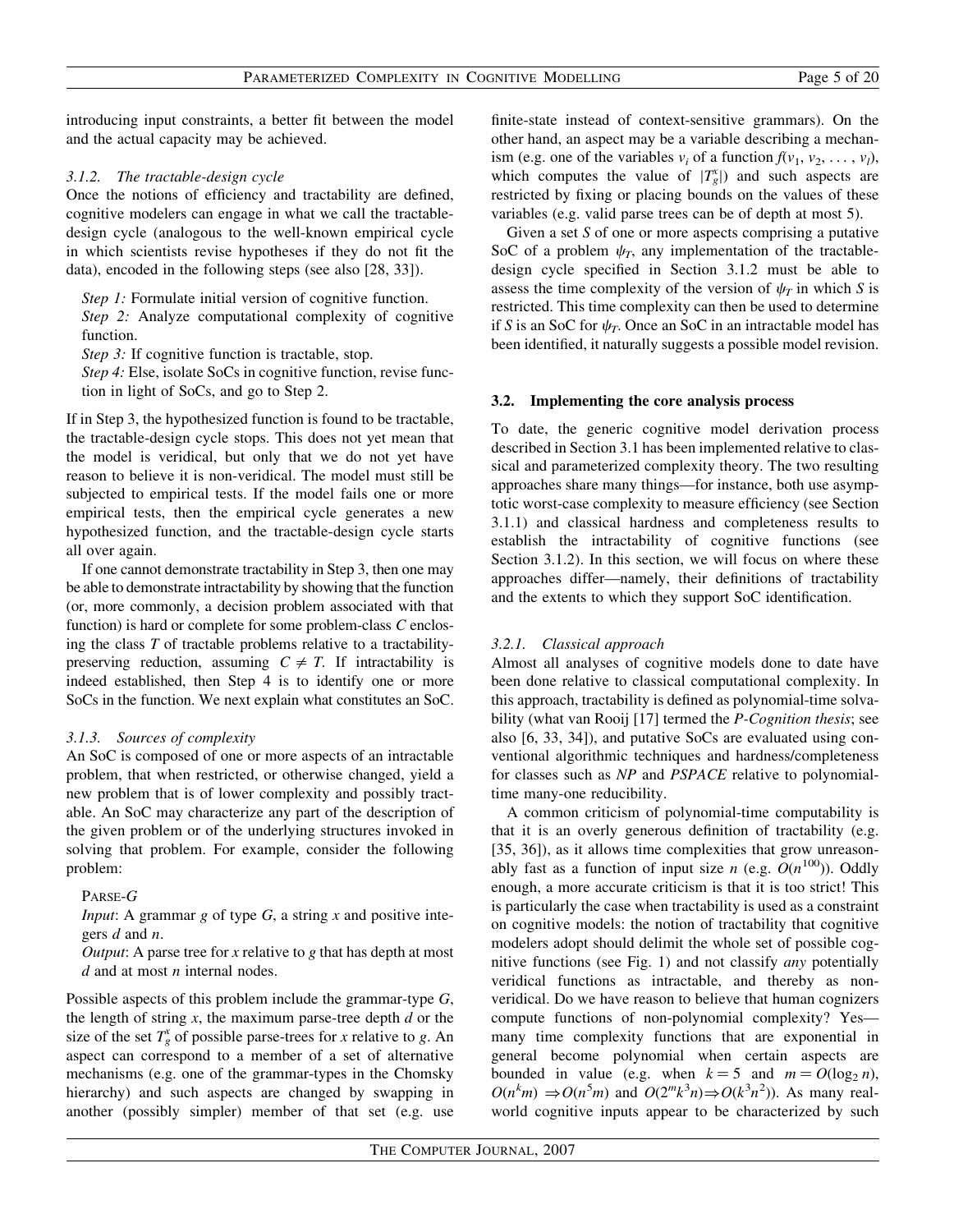bounded aspects, cognitive functions need not be restricted to general polynomial-time computable functions.

Such a relaxed criterion of tractability, in which only specified aspects of small value can participate in non-polynomial terms in time complexities, can be handled within the classical approach to a degree: one verifies such tractability by giving an algorithm whose time complexity has the desired form, and proves intractability relative to versions of the problem in which the aspects of interest are of constant value (e.g.  $k$ -COLORABILITY is NP-complete when  $k = 3$  [1, Problem GT4]). Unfortunately, such intractability results are frequently hard to prove, leaving the tractability of problems relative to certain sets of aspects in limbo. Also, even if such results are derivable, they cannot distinguish between cases in which the aspects of interest are responsible for nonpolynomial terms singly (e.g.  $O(2<sup>k</sup>n)$ ), or in collaboration (e.g.  $O(n^k m)$ ) and hence cannot assess tractability when bounds are not constants (e.g.  $k = O(\log_2 n)$ ).

# 3.2.2. Parameterized approach

The difficulties with the classical approach to cognitive model analysis noted above can be traced back to the fact that in classical theories of computational complexity the input size is treated as a single monolithic parameter. As a result, it is very difficult to isolate the contribution of an individual aspect of an intractable problem to the running times of algorithms for that problem, let alone prove that there is no algorithm for that problem whose non-polynomial behavior is expressed purely in terms of that aspect.

These difficulties disappear if the theory of parameterized complexity is used. In this theory, each problem has an explicitly two-part input  $\langle k, x \rangle$ , where k is called the parameter and  $x$  is called the main part. This leads to the following notion of tractability:

DEFINITION 3.1. A parameterized problem  $\psi$  with inputs of the form  $\langle k, x \rangle$  is fixed-parameter tractable (FPT) if there is an algorithm for  $\psi$  that runs in time  $f(k)n^{\alpha}$  for some function f and constant  $\alpha$ . Let FPT be the class consisting of all parameterized problems that are FPT.

Note that this directly encodes the desired notion of cognitive tractability described in the previous section (what van Rooij [17] termed the *FPT-cognition thesis*). In the remainder of this paper, let the parameterized problem generated by parameterizing problem  $\psi$  relative to aspect-set S be denoted by  $\langle S \rangle$ - $\psi$ . A putative SoC for a problem  $\psi$  based on aspect-set S of that problem can now be assessed by proving whether or not parameterized problem  $\langle S \rangle$ - $\psi$  is in *FPT*. Fixed-parameter (fp) tractability can be proved using various fp-tractable algorithm design techniques, and fp-intractability can be proved using either (i) hardness or completeness results for members of the W-hierarchy =  $\{W[1], W[2], \ldots, W[P], W[SAT], \ldots, XP\}$ (see [2] for definitions of these classes and parameterized reducibilities) or (ii) proofs of non-inclusion in a class in the

W-hierarchy. The latter is of particular interest in light of the following lemma.

LEMMA 3.1 [30, Lemma 2.1.35]. Given a set S of aspects of a problem  $\psi$ , if  $\psi$  is C-hard for some complexity class C when the value of every aspect  $s \in S$  is fixed, then the parameterized problem  $\langle S \rangle$ - $\psi$  is not in XP unless  $P = C$ .

Note that as we are typically only interested in ruling out fp-tractability, hardness and non-inclusion results suffice, i.e. it is not necessary to prove completeness results. The latter such results, enabled by Lemma 3.1, are particularly powerful as many cognitive functions are NP-hard when various aspects are constants (see Section 4).

As noted above, parameterized complexity is particularly suited to the assessment of potential SoCs for a problem. While such results can be derived individually, it is sometimes useful to derive such results systematically. Such a systematic parameterized analysis [30], in which parameterized results for a problem are derived relative to all  $2^{|S|} - 1$  non-trivial subsets of a specified set S of problem aspects, can expose the range of potential SoCs for a given aspect-set, and is also to a degree helpful in assessing the minimality of a given SoC. Such minimal SoCs may be representative of particular mechanisms responsible for problem intractability (see also [37]). Performing such systematic analyses is made easier by the following lemmas (see also [30] Section 2.2.3]).

LEMMA 3.2. Given sets  $S \subseteq S'$  of aspects of a problem  $\psi$ , if parameterized problem  $\langle S \rangle \cdot \psi \in FPT$  then parameterized problem  $\langle S' \rangle \cdot \psi \in FPT$ .

LEMMA 3.3. Given sets  $S \subseteq S'$  of aspects of a problem  $\psi$ , if parameterized problem  $\langle S \rangle$ - $\psi \notin FPT$  unless X for some conjecture X, e.g.  $P = NP$ , then parameterized problem  $\langle S \rangle \cdot \psi \notin$ FPT unless X.

These lemmas mean that a full systematic analysis can often be performed by deriving a fairly small core of results. The collection of results from a systematic parameterized analysis is often most profitably viewed in a table in which each aspectset in the analysis has its own entry; by appropriately organizing such parameterized intractability maps [30], the regions of tractability and intractability as well as regions of aspect-sets whose complexity is still open are easily seen, making for good summaries of current results as well as directions for future research. Examples of such intractability maps can be found in Tables 2–6.

There is currently one drawback to using parameterized complexity for cognitive model analysis: parameterized complexity is still a relatively young theory and thus has a much smaller base of results for practitioners in cognitive science to draw on than more mature classical theories of computational complexity like NP-completeness. Given the evident benefits of the parameterized approach it will be worthwhile to try and overcome this problem. This may be achieved, among other things, by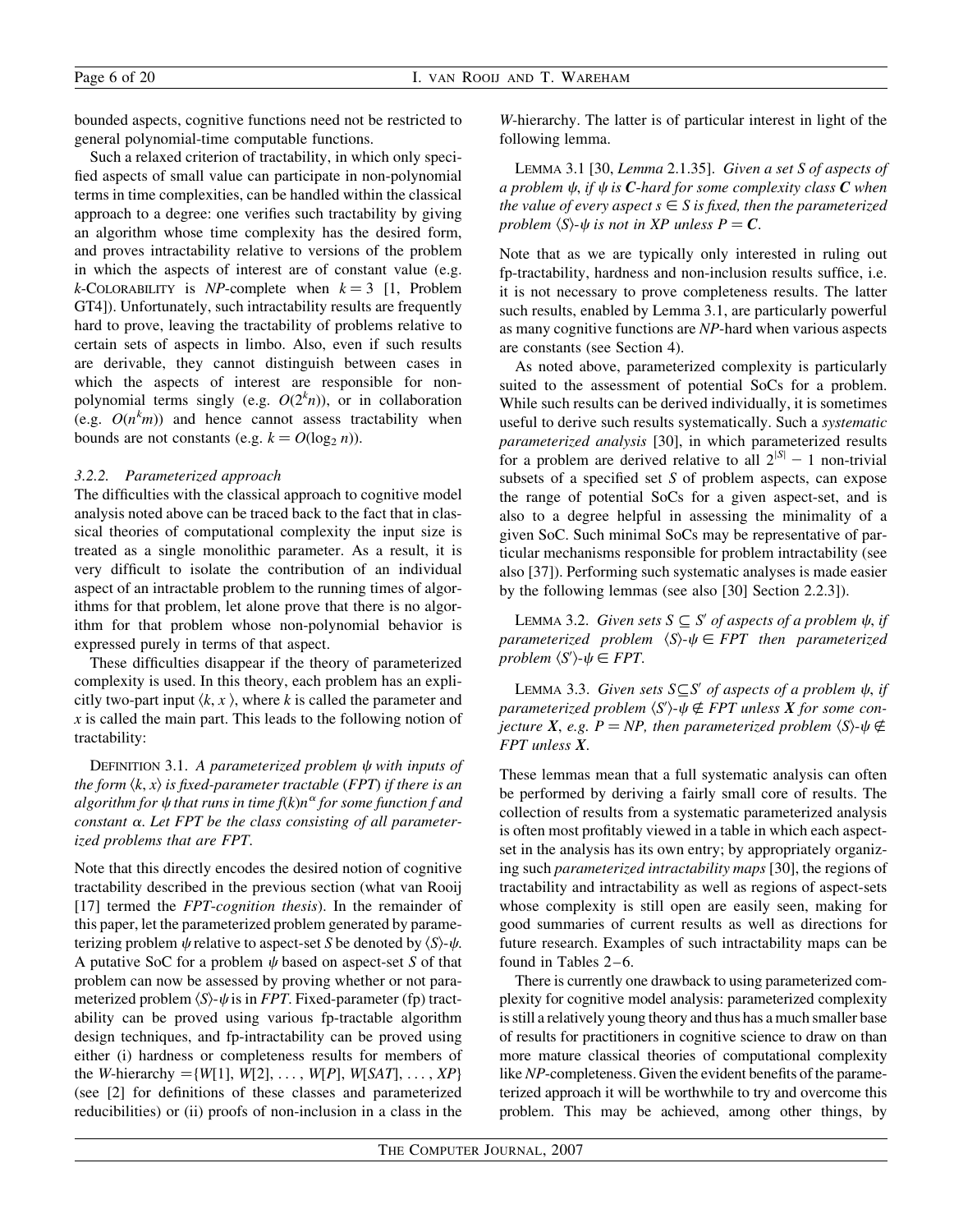stimulating interest in the computer science community for analyzing the parameterized complexity of problems arising in cognitive science, and by making the insights that such analyses generate more widely-known in the cognitive science community. To this effect the remainder of this paper considers a set of current applications of parameterized complexity in cognitive science, as well as future opportunities.

## 4. APPLICATIONS

We consider applications in three general domains: perception, action planning and higher cognition. While perception serves to transform sensory stimulation (e.g. of the eyes, ears, nose, etc.) into internal representations (e.g. percepts), action planning serves to transform internal representations (e.g. goals, constraints, percepts) into motor actions (e.g. locomotion, reaching, grasping). Possibly intervening between these peripheral processes are the more central, so-called higher-cognitive, processes that serve to transform internal representations (e.g. percepts, concepts, assumptions, goals, values) into other internal representations (e.g. judgments, arguments, conclusions, plans, decisions).

## 4.1. Perception

As the biological wetware underlying the classical senses such as sight, hearing, smell, taste and touch are readily accessible for experiments and have been extensively investigated since the dawn of psychological science, perception problems are arguably some of the most constrained computational problems in cognitive science. Despite the variety of opportunities, parameterized work on perception to date has focused on a single area—language processing.

Language processing essentially relates observable surface forms to underlying lexical forms. Surface forms can be expressed in a variety of sensory modalities; though most languages use sound, some use vision (sign languages for the deaf) and touch (adapted sign languages for the blind and deaf). Lexical forms are the abstract representations of surface forms to which meaning is added typically by higher levels of language processing. For example, a particular auditory signal, instead of denoting the ringing of an alarm clock or a door closing, is given the internal representation  $\ell k^h$  *aet/* associated with small semi-domesticated felines that are typically harbingers of mischief.

Language processing encompasses both generation (of surface forms from given lexical forms) and recognition (of underlying lexical forms from given surface forms). Ristad [38] suggests that these processes be analyzed in terms of the following templates.

*Output*: Surface form  $s$  created by applying  $M$  to  $u$ .

#### T-DECODING

Input: Surface form s, lexicon D, lexical-surface form relation mechanism  $M$  of type  $T$ .

Output: Set of lexical forms  $U$  generated by  $D$  from which  $M$  can create  $s$ .

These templates can in turn be made into computational problems by specifying  $s, u, M$ , and  $D$  relative to the representations and mechanisms underlying a particular linguistic theory T.

Many classical complexity analyses of these problems have been carried out over the last 20 years relative to a variety of linguistic theories: e.g. two-level morphology [25], simplified segmental grammars (SSG) [27, 38] and optimality theory [39]. Parameterized analyses have been done by Wareham [29, 30, 40, 41] relative to these theories as well as finite-state transducer (FST) rule systems and declarative phonology. These theories fall into two groups, based on the nature of the form relation mechanism.

- (1) Rule-based: Lexical form related to surface form by a sequence of rules and intermediate forms.
- (2) Constraint-based: Lexical and surface forms related by a set of constraints on valid lexical-surface form pairings.

The encoding and decoding problems for all theories analyzed by Wareham except SSG are formalized in terms of finite-state mechanisms—that is, lexical and surface forms are strings, lexicons are encoded as deterministic finite-state automata (DFA), constraints are encoded by DFA and FST rules are encoded by FST and the rule- and constraint-based form relation mechanisms are encoded as the intersection and composition of given sets of DFA and/or FST.<sup>4</sup>

Decision versions of all of the encoding and decoding problems in the five theories examined by Wareham are NP-complete [25, 30, 38]. This is not suprising as the best known algorithms for intersection and composition of  $n$ finite-state automata, each of which has at most  $m$  states, iterate the classical state Cartesian-product pairwise intersection and composition algorithms and thus require  $O(m^n)$ time and space (see [30, Section 2.2.3] and references). However, there yet remains a widely held belief within the

T-ENCODING

*Input*: Lexical form  $u$ , lexical-surface form relation mechanism  $M$  of type  $T$ .

<sup>&</sup>lt;sup>4</sup>The *intersection* of two DFA (FST)  $A_1$  and  $A_2$  is the language (relation) consisting of all strings (string-pairs) accepted by  $A_1$  and  $A_2$ , and the *compo*sition of two FST  $A_1$  and  $A_2$  is the relation consisting of all string-pairs  $(x, y)$ such that there exists a string z such that  $(x, z)$  is accepted by  $A_1$  and  $(z, y)$  is accepted by  $A_2$ . Intersections of  $n > 2$  DFA or FST is defined in terms of acceptance by all *n* given automata; composition of  $n > 2$  FST assumes a specified order of the given FST and a corresponding sequence  $z_1, z_2, \ldots$ ,  $z_{(n-1)}$  of intermediate forms. Intersection over DFA and composition over FST are closed, i.e. can be accepted by DFA and FST, respectively; however, intersection over FST is closed only for certain restricted types of FST (see [42] for details).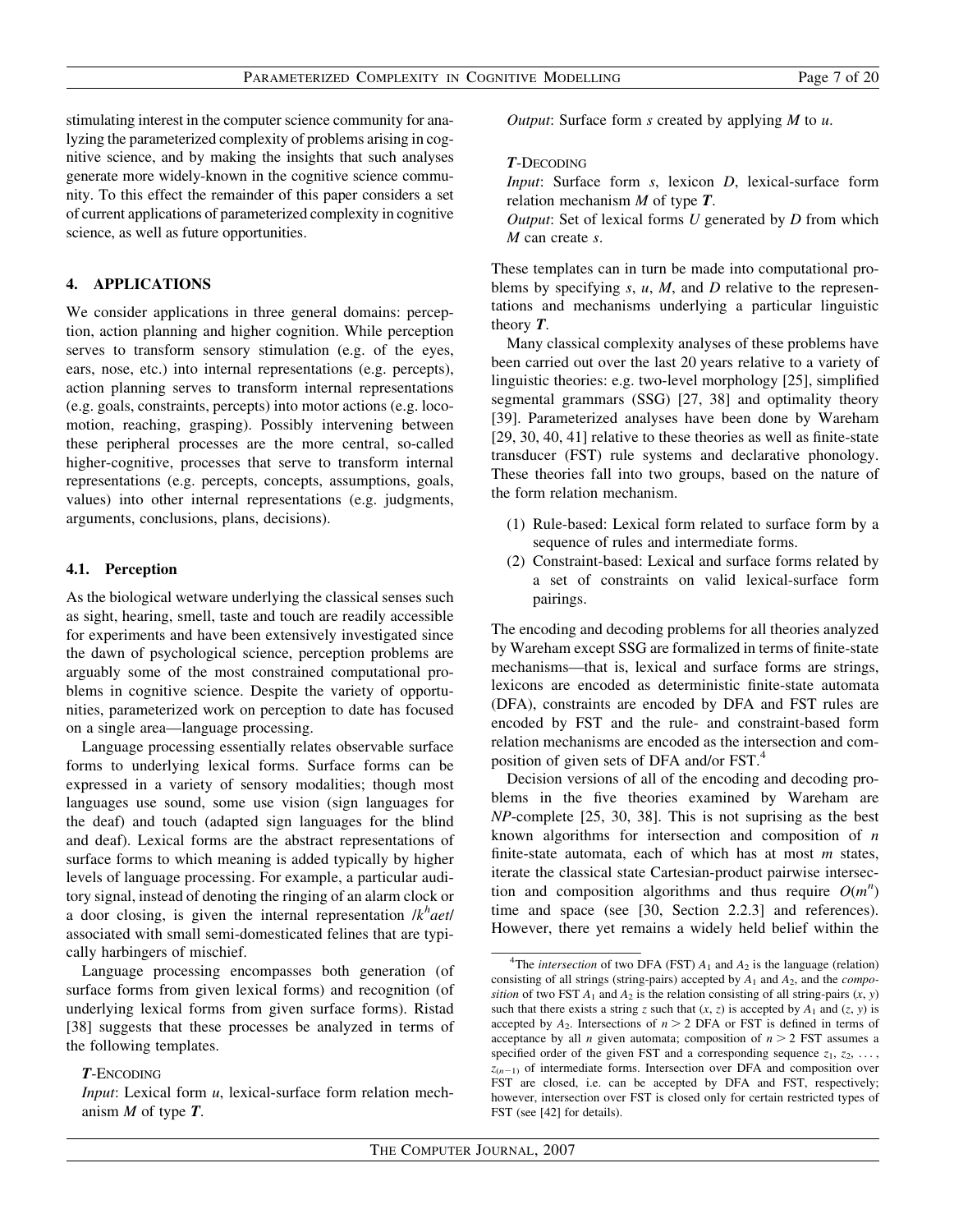computational linguistics community that the simplicity of finite-state mechanisms renders any finite-state system tractable ('the lure of the finite-state' [25]).

The resulting debate over the SoCs in finite-state natural language processing problems (see [21, 25] and references) can be summarized by considering grammar derivation, i.e. is a given string  $x$  in the language generated by a given grammar g? Observe that grammar derivation is effectively a decoding problem in which M consists of the single automaton corresponding to  $g$ ,  $s$  corresponds to  $x$ , and the only possible lexical-form in  $D$  is of length 1, i.e. the grammar start-symbol. The fact that this problem is solvable in polynomial time relative to finite-state and context-free grammars [43] suggests that the number of automata in  $M$  and/or the length of the lexical and surface forms may be SoCs for the encoding and decoding problems. This in turn suggests parameterized analyses in terms of the following aspects.

- The size of the alphabet  $(|\Sigma|)$ .
- Length of lexical form  $(|u|)$ .
- Length of surface form  $(|s|)$ .
- Number of automata in the form-relation mechanisms  $(|M|)$ .
- Maximum number of states in an automaton in  $M$  (M includes lexicon D where appropriate)  $(|Q|)$ .

Results for these and other theory-specific aspects have been laid out in a number of intractability maps [30, 41]. A representative map from this set is shown in Table 2 for the following problem.

## FST-ENCODING

*Instance*: A set  $M$  of FST, all of whose input and output alphabets are  $\Sigma$ , a composition-order O on these FST, and a string  $u \in \Sigma^+$ .

*Question:* Is there a string-sequence  $\{s_0, s_1, \ldots, s_{|M|}\}\$  with  $s_0 = u$  and  $s_i \in \Sigma^{|u|}$  for  $1 \le i \le |M|$  such that for the ordering  $\{m_1, m_2, \ldots, m_{|M|}\}\$  of M under O and  $1 \le i \le |M|, s_{i-1}/s_i$ is accepted by  $m_i$ ?

TABLE 2. The parameterized complexity of FST-ENCODING (adapted from [41, Table 1(b)])

|             | Alphabet size $ \Sigma $ |              |  |
|-------------|--------------------------|--------------|--|
| Parameter   | Unbounded                | Parameter    |  |
|             | $NP$ -complete           | $\notin XP$  |  |
| M           | $W[t]$ -hard             | $W[t]$ -hard |  |
| u           | $W[2]$ -hard             | <b>FPT</b>   |  |
| Q           | $W[2]$ -hard             | ???          |  |
| M ,  u      | W[1]-hard                | <b>FPT</b>   |  |
| M ,  Q      | <b>FPT</b>               | <b>FPT</b>   |  |
| u ,  Q      | W[2]-hard                | <b>FPT</b>   |  |
| M ,  u ,  Q | <b>FPT</b>               | <b>FPT</b>   |  |

Note: ' $\notin XP$ ' should be read as ' $\notin XP$  unless  $P = NP$ '

These maps show that parameterized problems based on almost all aspect combinations that are not supersets of those invoked by the classical automaton composition- and intersection-based algorithms  $({\vert M \vert}, {\vert O \vert})$  or the trivial algorithm that enumerates and checks all possible solutions ( $\{|\Sigma|,$  $|u|$ ,  $|s|$ ) are *W*-hard. This means that none of the previously proposed SoCs in the literature  $(|M|, |u|, |s|)$  are in fact SoCs. Moreover, by virtue of systematically delimiting possible SoCs relative to all sets of aspects characterizing the 'coarse' structure of finite-state form-relation mechanisms, these maps suggest that further searches for SoCs for these problems should focus on aspects encoding the 'fine-grain' structure of these mechanisms, such as restrictions of the forms of the automata underlying the rules and constraints themselves.

#### 4.2. Action planning

Action planning problems relate the specifications of initial and final states of a system to sequences of valid actions by which the system can progress from the initial to the final state. There are many levels of action planning in cognitive systems, from low-level planning of body motions in different types of 2- and 3-D spaces all the way up to high-level planning of action-sequences linking abstract states. Parameterized results are currently known for both of these extremes.

## 4.2.1. Motion planning

Given a known obstacle-filled environment and start and goal positions in such an environment, motion planning denotes the task of finding a path from the start to the goal position that does not collide with any obstacles. The agent attempting these moves may have a particular body structure (e.g. head, torso and limbs), which may be augmented by extra attachments (e.g. suitcases being carried or a box-loaded trolley being pushed). This agent-structure has various points at which movement is possible in some known directions with some fixed degrees of freedom (e.g. joints in limbs and handles on suitcases). Movements in certain environments may involve several re-orientations of this structure (e.g. the contortions required for a baggage-laden traveler to pass through a series of subway turnstiles), complicating motion planning still further.

Motion planning of an arbitrarily shaped agent-structure within an arbitrarily shaped 2- or 3-D environment can be modeled by the following problem.

d-DIMENSIONAL GENERALIZED MOVER

 $(dD-GM, d \in \{2, 3\})$ 

*Instance:* A set  $O$  of obstacle polyhedra, a set  $P$  of polyhedra which are freely linked together at a set of linkage vertices  $V$  such that  $P$  has  $k$  degrees of freedom of movement, and initial and final positions  $p_1$  and  $p_F$  of P in d-dimensional Euclidean space.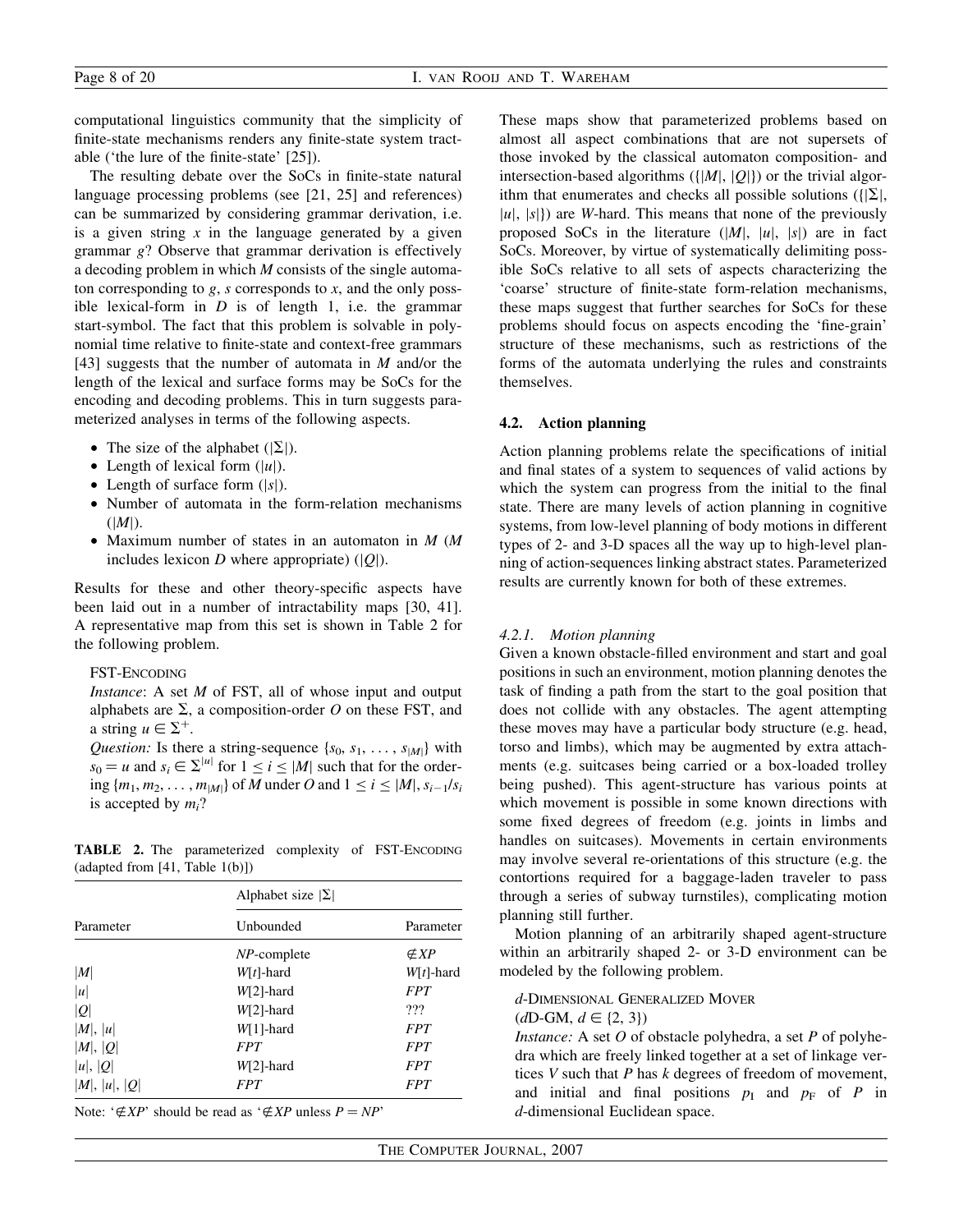Question: Is there a legal movement of P from  $p_1$  to  $p_F$ , i.e. is there a continuous sequence of translation and rotations of the polyhedra in  $P$  such that at each point in time, no polyhedron in  $P$  intersects any polyhedron in  $O$  and the polyhedra in  $P$  intersect themselves only at the linkage vertices in  $V$ ?

Although this problem is solvable in polynomial time if the agent is modeled as a single rigid polyhedron [44], the general version is PSPACE-hard in both two [45] and three [44] dimensional environments. Quite aside from the fact that no actual environments are cluttered to arbitrary degrees, agents (even when augmented by attachments) typically have very restricted structures. For example, the movements of all joints in a hand can be approximated by on the order of 20 degrees of freedom and the human body can be approximated by 43 linked parts. It would be interesting to know if and in what manners motion planning becomes tractable relative to these and other restrictions.

The parameterized analysis of 3D-GM carried out by Cesati and Wareham [46] models these restrictions as follows. Let a maximally linked group of polyhedra in P be a component, and each polyhedron in  $P$  be a *part*. Define the following aspects for GM:

- the number of *components* of  $P(c)$ ;
- the maximum number of parts in any component in  $P (p^c)$ and the total number of parts in  $P(p<sup>t</sup>)$ ;
- the maximum number of algebraic inequalities, i.e. planar surfaces, lines, curves, needed to define any part  $(s<sup>p</sup>)$  or component  $(s<sup>c</sup>)$  of P, or the total number of such inequalities needed to define  $P(s^t)$ ;
- the maximum number of linkage vertices on any part  $(v^p)$ or component  $(v^c)$  of P, or the total number of linkage vertices in  $P(v^t)$ ; and
- the maximum number of degrees of freedom of any part  $(k^p)$  or component  $(k^c)$  of P, or the total number of degrees of freedom of  $P (k^t = k)$ .

It is known that  $\langle k^{\text{t}}, p^{\text{t}}, s^{\text{t}} \rangle$ -3D-GM is W[SAT]-hard [46] and as many other versions remain PSPACE- and NP-hard when various parameters are constants [44, 45, 47], their associated parameterized versions are even harder still. All of these results are summarized in the intractability map given in Table 3.

Despite the above, hope yet remains for tractability of motion planning in restricted 2-D and 3-D environments. Promising results have recently been derived for the Rush Hour puzzle, which asks if the members of a given set of axisparallel rectangles in the integer 2-D grid can be moved either horizontally or vertically to assume specified final positions without colliding. This problem is PSPACE-complete, but versions in which the number of rectangles and the total number of moves are parameters are both in FPT [48]; this in turn offers hope that more psychologically realistic formulations of 2-D motion planning may themselves be tractable.

TABLE 3. The parameterized complexity of kD-GM (adapted from [46, Table 1])

| Parameter             | 3D-GM       | $2D-GM$     |
|-----------------------|-------------|-------------|
| Components            |             |             |
| $\mathcal{C}_{0}^{2}$ | $\notin XP$ | $\notin XP$ |
| Parts                 |             |             |
| $p^{c}$               | $\notin XP$ | $\notin XP$ |
| $p^t$                 | W[SAT]-hard | ???         |
| <b>Surfaces</b>       |             |             |
| $s^p$                 | $\notin XP$ | $\notin XP$ |
| $s^c$                 | $\notin XP$ | $\notin XP$ |
| $s^t$                 | W[SAT]-hard | ???         |
| Degrees of freedom    |             |             |
| $k^p$                 | $\notin XP$ | $\notin XP$ |
| $k^c$                 | $\notin XP$ | $\notin XP$ |
| $k^t$                 | W[SAT]-hard | ???         |

Note: ' $\notin XP$ ' should be read as ' $\notin XP$  unless  $P = PSPACE$ '

### 4.2.2. General action-sequence planning

Many everyday tasks can be viewed as instances of a general action-sequence planning problem. In this framework, given initial and desired states  $s$  and  $g$  and a set of possible state-to-state transformation operators, the goal is find a sequence of operators that transform s into g. For example, suppose one has a particular set of ingredients (the initial state) and wants to prepare a three-layer white chocolate cake (the desired state); given a fully equipped kitchen and knowledge of basic cooking processes such as mixing, chopping, stirring and turning on the oven (the set of possible state-to-state transformation operators), the goal is to find a recipe (a sequence of operators) for baking the wanted cake using a subset of the given ingredients. Note that, as in motion planning, such an operator-sequence may not exist for certain  $(s, g)$  pairs (e.g. try making chocolate cake from ground beef and peppers or silk purses from sow ears).

One possible way of representing states is as conjunctions of true or negated assertions (e.g. heated(oven)  $\land$  mixed(flour,  $sugar) \wedge \overline{pure(watermelon)}$ , where the assertions comprising a state are a subset of a base assertion-set. State-transformation operators can then be represented as precondition/postcondition pairs, where preconditions and postconditions are conjunctions of true or negated assertions (e.g. *measured*(*flour*)  $\wedge$ measured(sugar)  $\land$  empty(bowl)  $\Rightarrow$  empty(bowl)  $\land$  mixed(flour, sugar)). An operator  $pre \Rightarrow post$  is applicable to a state x if all assertions in *pre* are in  $x$  and have the same values; the application of such an operator adds and/or modifies the assertions in *post* to x to create state  $x'$ .

The scheme described above is propositional STRIPS [49], a simplified version of the original STRIPS formalism proposed by Fikes and Nilsson in 1971 [50]. The propositional STRIPS planning problem can equivalently be stated [51]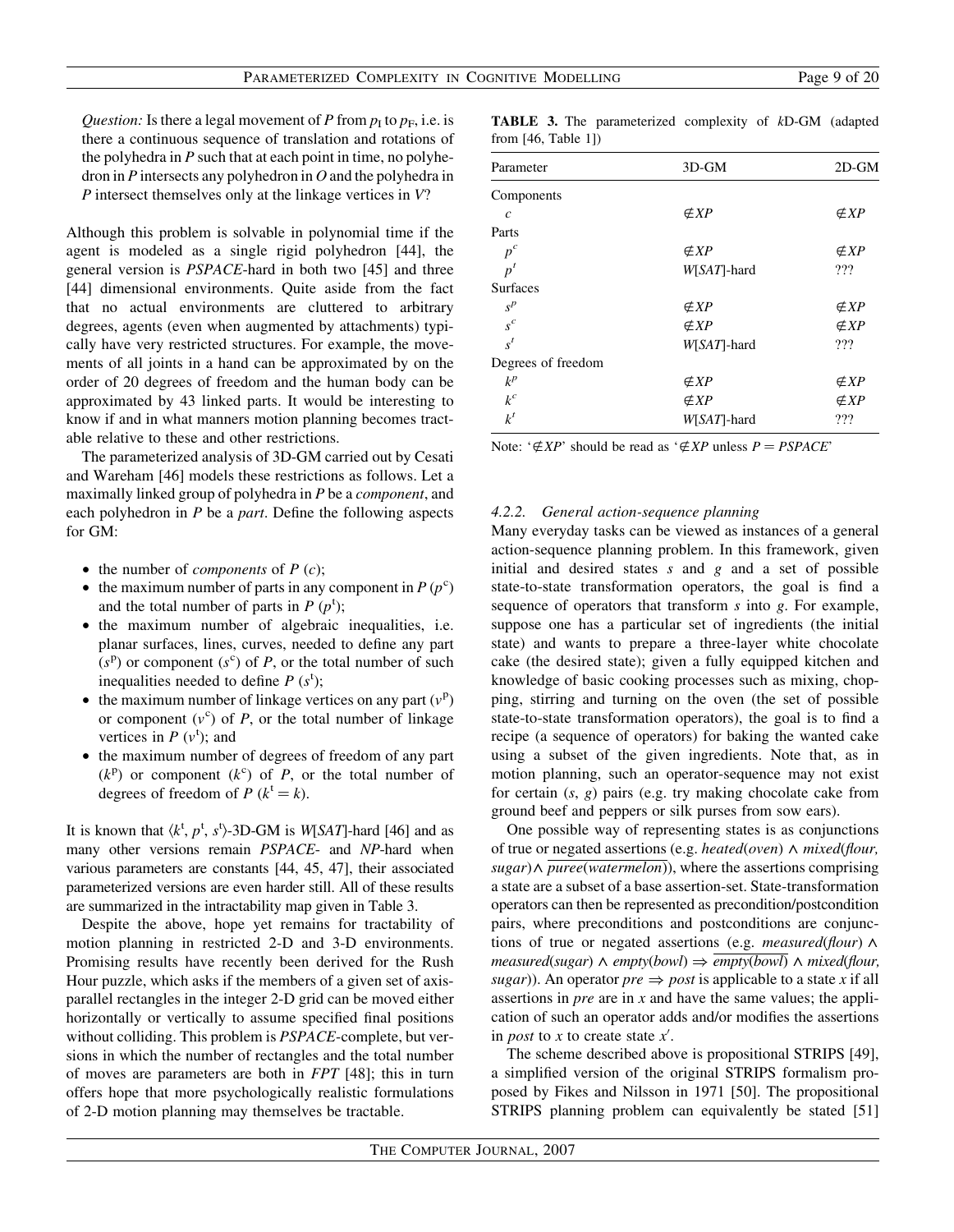as follows in terms of vectors whose positions correspond to individual assertions in the base assertion-set:

|        | <b>TABLE 4.</b> The parameterized complexity of $k$ -STEP PROPOSITIONAL |  |  |
|--------|-------------------------------------------------------------------------|--|--|
| STRIPS |                                                                         |  |  |

k-STEP PROPOSITIONAL STRIPS PLANNING (kPSP)

*Input:* A positive integer *n*, an initial state vector  $s \in \{0, 1\}^n$ , a goal vector  $g \in \{0, 1, *\}^n$ , a collection  $O = \{o_1, \ldots, o_m\}$  of operators of the form  $o_o = (P, Q)$ ,  $P, Q \in \{0, 1, *\}^n$  and a positive integer k.

Question: Is there a sequence of operators of length at most  $k$  that, when applied in order to  $s$ , produce  $g$ ?

In this version,  $n$  is the number of assertions, a vector corresponds to a subset of assertions and  $1(0)$  at position i in that vector corresponds to assertion  $i$  being true (negated). In an operator  $o = (P, Q)$ , vectors P and Q are called the preconditions and postconditions of the operator. An operator  $\rho$  can be applied to a state vector  $s \in \{0, 1\}^n$  if for all  $i, 1 \le i \le n$ ,  $P[i] \in \{0, 1\}$  implies that  $s[i] = P[i]$ . The application of o to s yields a state-vector s' such that for all i,  $1 \le i \le n$ ,  $s'[i] =$ s[i] if  $Q[i] = *$  and  $s'[i] = Q[i]$  otherwise. A state vector s' is equivalent to the goal vector g if for all  $i, 1 \le i \le n, g[i] \in$ {0, 1} implies  $s'[i] = g[i]$ .

This problem is PSPACE-complete even when the number of true and negated assertions in the precondition and postcondition set of each operator is at most 2 [49]. However, statetransformation operator-sets are not of arbitrary size and operator-sequences cannot be too long if they are to be useful in practice (e.g. almost all recipes are explainable within a 30 min cooking show format). Does restricting combinations of aspects render  $k$ PSP tractable? Let  $|pre|$  and  $|post|$ be the maximum number of pre- and post-conditions in any operator in  $O$ , i.e. the maximum number of non-star entries in the  $P$  and  $Q$  sets of any operator in  $Q$ . It is known that  $\langle k, |pre|, |post| \rangle$ -kPSP is W[1]-hard when  $|pre| = 4$  and  $|post| = 7$  [51] and that  $\langle k, m \rangle$ -kPSP is in FPT (see if the application of any of the  $O(m^k)$  possible application-sequences of operators to s produces  $g$ ).

All of these results are summarized in the intractability map given in Table 4. At present, one SoC  $(\{m, k\})$  has been isolated; others may be derivable with further investigations of open questions relative to the aspects examined to date or by generalizing those versions of kPSP known to be solvable in polynomial time [49].

#### 4.3. Higher cognition

Because, by their very nature, the inputs and outputs of central cognitive processes are not directly observable by scientists (and often not even by cognizers themselves), models of higher cognition are even more susceptible to the empirical underdetermination problem discussed in Section 2.3.1. It seems then that the tractability constraint can really benefit models of higher cognition. Although many NP-hardness results for models of higher cognition have accumulated over time (e.g. [19, 35, 36, 52–57]), few researchers have

|                  | Operation-set size $m$  |            |  |
|------------------|-------------------------|------------|--|
| Parameter        | Unbounded               | Parameter  |  |
|                  | <i>PSPACE</i> -complete | ???        |  |
| pre              | $\notin XP$             | ???        |  |
| post             | $\notin XP$             | ???        |  |
| $\boldsymbol{k}$ | W[1]-hard               | <b>FPT</b> |  |
| pre ,  post      | $\notin XP$             | ???        |  |
| pre , k          | W[1]-hard               | <b>FPT</b> |  |
| post , k         | W[1]-hard               | <b>FPT</b> |  |
| pre ,  post  k   | W[1]-hard               | <i>FPT</i> |  |

Note: ' $\notin XP$ ' should be read as ' $\notin XP$  unless  $P = PSPACE$ '

taken up the opportunity to systematically investigate SoCs in these models using parameterized complexity theory. Notable exceptions can be found in the domains of decision making (in particular, Subset Choice [37]) and non-deductive reasoning (Coherence [17]). We discuss these applications below.

#### 4.3.1. Subset choice

Subset choice denotes the task of choosing a subset of items A from a set of available items V. A common assumption in the psychology of decision making is that when a decision-maker is presented with the option of choosing a subset from  $V$  she will choose a subset  $A \subset V$  with satisfactory (e.g. maximum) value. But this means that the decision-maker can determine a satisfactory valued subset for a given choice set, i.e. she can compute instances of the following computational problem:

GENERALIZED SUBSET CHOICE

*Input*: A set  $V = \{x_1, x_2, \ldots, x_n\}$  of *n* available items, a value function  $u: 2^V \rightarrow \mathcal{Z}$  assigning an integer value to every subset in  $V$ , and an integer  $p$ .

Question: Does there exist a subset  $A \subseteq V$  such that  $u(A) \geq p$ ?

Clearly, GENERALIZED SUBSET CHOICE is an implausible model of human subset choice for all but very small  $n$ , because the number of subsets that need to be considered grows exponentially with  $n$ . This problem can be overcome by assuming that the value of a subset  $u(A)$  can be decomposed into the values of individual elements and their combinations. A first simple model of subset value  $u(A)$  is given by the additive model

$$
u(A) = \sum_{x \in A} u(x),\tag{1}
$$

where  $u(x)$  denotes the value of an item  $x \in A \subseteq V$ . If we restrict the GENERALIZED SUBSET CHOICE to value structures that satisfy equation (1), then the problem is linear-time computable, which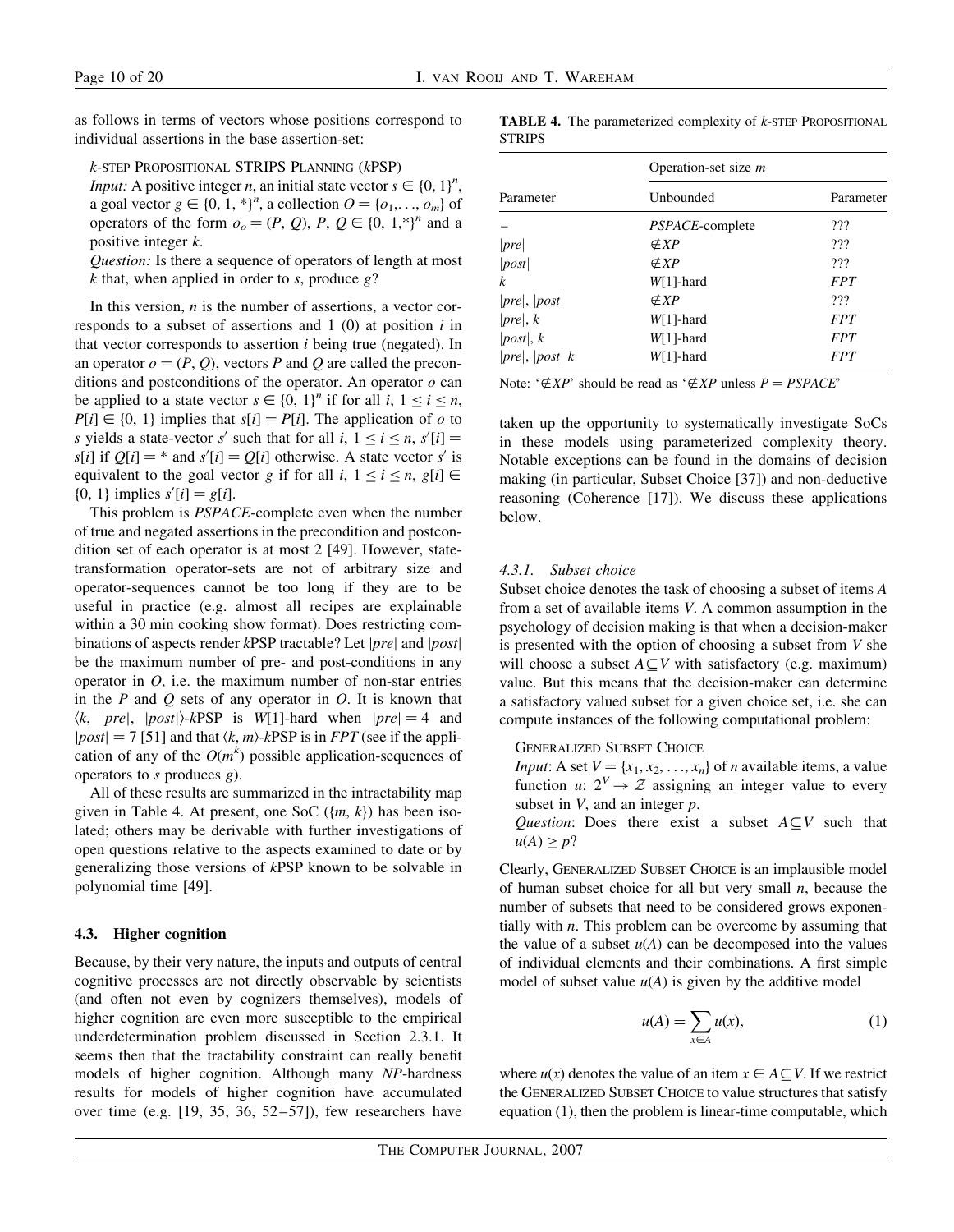surely meets the tractability constraint. The problem with the additive model, however, is that it does not take into account the possibility that items can interact so as to increase or decrease subset value. Therefore, Fishburn and LaValle [54, 58] proposed the binary model of subset value

$$
u(A) = \sum_{x \in A} u(x) + \sum_{(x,y) \in A^2} \Delta(x, y),
$$
 (2)

where  $\Delta(x, y) = u(x, y) - u(x) - u(y)$ . Although the binary model improves on the additive model it still assumes the absence of higher-order value interactions, an assumption that seems to be violated by human decision-makers. Therefore, van Rooij et al. [37] proposed a generalization of the binary model, called the h-ary model of subset value,

$$
u(A) = \sum_{x \in A} u(x) + \sum_{(e) \in A^2 \cup A^3 \cup \dots \cup A^n} \Delta(e),
$$
 (3)

where for each *h*-tuple  $(x_1, x_2, ..., x_h) \in A^h$ , with  $2 \le h \le n$ ,  $\Delta(x_1, x_2, \ldots, x_h) = u(A) - \sum_{x \in A} u(x) - \sum_{e \in A^2 \cup A^3 \cup \cdots \cup A^{h-1}} \Delta(e).$  $2_{\cup A^3 \cup \dots \cup A^{h-1}} \Delta(e)$ . Since every possible value function u obeys equation  $(3)$ , the *h*-ary model of subset choice is in its generality as intractable, and hence as implausible, as GENER-ALIZED SUBSET CHOICE. It is conceivable, however, that human value structures have special properties that render subset choice under the *h*-ary model tractable.

- † Humans may have limited sensitivity for value differences: this poses lowerbounds and upperbounds on the different value levels. This constraint is modeled by four parameters  $u_{\text{min}}$ ,  $u_{\text{max}}$ ,  $\Delta_{\text{min}}$  and  $\Delta_{\text{max}}$ , where  $u_{\min} \le u(x) \le u_{\max}$  for all  $x \in V$ , and  $\Delta_{\min} \le \Delta(e) \le \Delta_{\max}$  for all  $e \in A^2 \cup A^3 \cup \cdots \cup A^n$ .
- † Humans may have limited sensitivity to higher order value-interactions: this poses an upperbound  $\epsilon$  on the degree of non-zero interactions and is modeled by setting  $\Delta(x_1, x_2, \ldots, x_h) = 0$  for all  $h > \epsilon$ .
- Humans may have low aspiration levels p or  $q =$  $p - u(V)$ .

Fishburn and LaValle [54] proved that SUBSET CHOICE is NP-hard for  $\epsilon = 2$  (i.e. the binary model). Van Rooij *et al.* [37] furthermore showed that NP-hardness remains even if  $\epsilon = 2$ ,  $u_{\min} = 0$ ,  $u_{\max} = 1$ ,  $\Delta_{\min} = -1$  and  $\Delta_{\max} = 0$ . With the same restriction the problem is  $W[1]$ -hard when parameterized by  $p$ , but in FPT when parameterized by  $q$ . The FPT result generalizes if we relax  $\Delta_{\min} \leq -1$ . If we instead relax  $u_{\max} \geq$ 1 the problem is  $W[1]$ -hard for q, but it is in FPT when parameterized by q and  $u_{\text{max}}$ . More general, SUBSET CHOICE is in FPT for  $\epsilon \ge 2$ ,  $u_{\min} = 0$ ,  $u_{\max} \ge 1$ ,  $\Delta_{\min} = -1$  and  $\Delta_{\max} =$ 0, when parameterized by q,  $u_{\text{max}}$  and  $\epsilon$ .

These results are summarized in the intractability map given in Table 5. Note that the results imply, among other things,

|                                                                          | Aspiration level parameter |           |              |  |
|--------------------------------------------------------------------------|----------------------------|-----------|--------------|--|
| Parameter set                                                            |                            | p         | q            |  |
|                                                                          | $NP$ -hard                 | W[1]-hard | $W[1]$ -hard |  |
| $\epsilon$                                                               | $\notin XP$                | W[1]-hard | $W[1]$ -hard |  |
| $u_{\min}, \Delta_{\min}, \Delta_{\max}$                                 | $\notin XP$                | W[1]-hard | W[1]-hard    |  |
| $\epsilon$ , $u_{\min}$ , $\Delta_{\min}$ , $\Delta_{\max}$              | $\notin XP$                | W[1]-hard | ???          |  |
| $u_{\min}, u_{\max}, \Delta_{\min}, \Delta_{\max}$                       | $\not\in XP$               | W[1]-hard | ???          |  |
| $\epsilon$ , $u_{\min}$ , $u_{\max}$ , $\Delta_{\min}$ , $\Delta_{\max}$ | $\not\in XP$               | W[1]-hard | ???          |  |

Note: ' $\notin XP$ ' should be read as ' $\notin XP$  unless  $P = NP$ '

that subset choice under the h-ary model is intractable even if people can distinguish at most two value levels for elements and interactions, can detect at most second-order interactions, and have a low aspiration level for the value of  $u(A)$ .

#### 4.3.2. Coherence

Humans possess an impressive capacity for making plausible non-deductive inferences, both in the common sense and scientific domain—a capacity with which artificial intelligence struggles to date [59–61]. For example, people can infer in a split second a person's intentions and desires from ambiguous utterances, behaviors and context variables<sup>5</sup> and scientists have proven ability to generate hypothetical constructs that help explain natural phenomena. It has been proposed in [18] that humans make such non-deductive inferences by means of maximizing the coherence of their beliefs with the available information. A first formalization of this intuition was provided by Thagard and Verbeugt [19] in a computational-level model called COHERENCE.

**COHERENCE** 

*Input*: A graph  $N = (P, C)$ , with  $C = C^{-} \cup C^{+}$  and  $C^{-} \cap$  $C^+ = \emptyset$ , and positive weight  $w(p, q) > 0$  for each  $(p, q)$  $\in C$ .

*Output*: A partition of  $P$  into accepted  $A$  and rejected  $R$ vertices such that the total weight of satisfied constraints  $\sum_{(p, q) \in S(p, q)} w(p, q)$  is maximized. Here the set of satisfied constraints is defined by  $S(p, q) = \{(p, q) \in C^+ | p, q \in A \text{ or } \}$  $p, q \in R$   $\cup$   $\{(p, q) \in C^- | p \in A \text{ and } q \in R\}.$ 

In this model, P denotes the set of representational elements (e.g. propositions) that can be accepted (e.g. believed to be true) or rejected (e.g. believed to be false) by the coherencebased inferential process. If two elements  $p, q \in P$  fit together they are said to cohere (e.g. the belief that God exists coheres with the belief that there is life after death), which is modeled

<sup>&</sup>lt;sup>5</sup>Consider, for example, the scenario where the bill arrives after a restaurant dinner and the person sitting in front of you says 'This is on me', while she moves her hand into her pocket.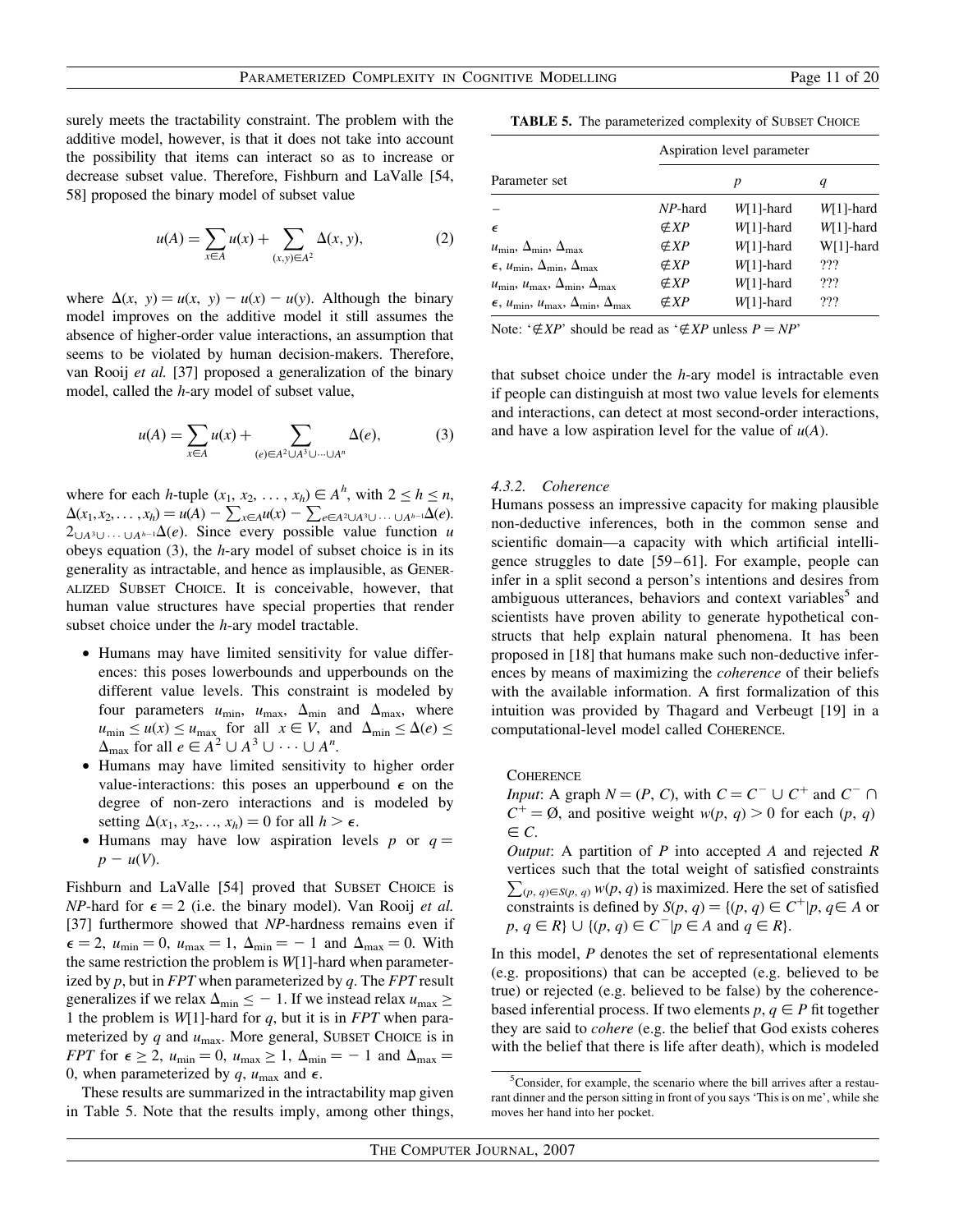by a positive constraint  $(p, q) \in C^+$ ; if, on the other hand, p and  $q$  resist fitting together they are said to *incohere* (e.g. the belief in Darwinian evolution incoheres with the belief in God), which is modeled by a negative constraint  $(p, q) \in$  $C^{-6}$  A non-deductive inference  $(A, R)$  has maximum coherence if it maximally satisfies the given constraints.

Note how COHERENCE assumes that all elements in  $P$  have equal (viz., zero) a priori plausibility. This does not seem to fit with how humans think about the world. For example, propositions describing direct observations typically have an acceptability of their own (e.g. if one sees that it is raining, then one's belief that it is raining gains support directly from one's perception). Thagard [18] coined this the data priority principle. To incorporate this principle in the COHERENCE model, we may define a special set of data elements  $D \subset P$ that are 'favored' to be accepted. Data priority could then operate in at least two different ways: either loosely, by weighting elements in D and counting the weight of a  $d \in D$  toward the total coherence if  $d \in A$ ; or strictly, by requiring that all d  $\in$  D be assigned to A. The first option is called DISCRIMINATING COHERENCE and the second FOUNDATIONAL COHERENCE [17].

#### DISCRIMINATING COHERENCE

*Input*: A graph  $N = (P, C)$ . Here  $P = D \cup H$  with  $D \cap H =$  $\emptyset$  and  $C = C^- \cup C^+$  with  $C^- \cap C^+ = \emptyset$ . Each  $d \in D$ has a weight  $w_D(d) \ge 0$  and each  $(p, q) \in C$  has a weight  $w_C(p, q) > 0.$ 

*Output*: A partition of P into A and R such that  $\sum_{(p, q) \in S(p, q)}$  $w_C(p, q) + \sum_{d \in D \cap A} w_D(d)$  is maximized.

#### FOUNDATIONAL COHERENCE

*Input*: A graph  $N = (P, C)$ . Here  $P = D \cup H$  with  $D \cap H =$  $\emptyset$  and  $C = C^- \cup C^+$  with  $C^- \cap C^+ = \emptyset$ . Each  $(p, q) \in C$ has a weight  $w(p, q) > 0$ .

 $\sum_{(p, q) \in S(p, q)} w(p, q)$  is maximized. *Output*: A partition of P into A and R such that  $D \subseteq A$  and

It is known that COHERENCE is NP-hard [19]. Since COHERENCE is a special case of both DISCRIMINATING COHERENCE and FOUNDATIONAL COHERENCE, the hardness result propagates to these generalizations as well. This means that, in their general form, all three models are unrealistic as models of human inference.

In search of tractable special cases of these models, we consider a set of natural parameters.

- The number of positive constraints,  $|C^{\dagger}|$ , and the number of negative constraints,  $|C^{-}|$ .
- The maximum weight on constraints,  $w_{Cmax}$ , and on data elements  $w_{D\text{max}}$ .

TABLE 6. The parameterized complexity of COHERENCE and DISCRIMINATING/FOUNDATIONAL COHERENCE

| Parameter                 | <b>COHERENCE</b> | DISCRIMINATING /<br><b>FOUNDATIONAL COHERENCE</b> |
|---------------------------|------------------|---------------------------------------------------|
|                           | $NP$ -hard       | $NP$ -hard                                        |
| H                         |                  | ???                                               |
| $\left\vert D\right\vert$ |                  | $\notin XP$                                       |
| $ C^+ $                   | $\notin XP$      | $\not\in XP$                                      |
| $ C^{-} $                 | <b>FPT</b>       | ???                                               |
| $W_{Dmax}$                | $\notin XP$      | $\notin XP$                                       |
| $W_{\text{Cmax}}$         | $\notin XP$      | $\notin XP$                                       |
| $\mathcal{C}$             | <b>FPT</b>       | ???                                               |
| i                         | <b>FPT</b>       | ???                                               |

Note: ' $\notin XP$ ' should be read as ' $\notin XP$  unless  $P = NP$ '

• The size of the set of data elements  $|D|$  and the set of hypothetical elements  $|H|$ .

Because a cognizer may be content with making inferences of satisfactory—not necessarily maximum—coherence, we further consider the model variant that assumes the output is a partition for which the weight of satisfied constraints is at least  $c$ , and the model variant that assumes the weight of unsatisfied constraints is at most  $i$ . This leaves us with two further parameters.

• The positive integers  $c$  and  $i$ .

Are any combinations of the listed parameters SoCs for the coherence models? Van Rooij [17] reports results pertinent to this question: DISCRIMINATING COHERENCE and FOUNDA-TIONAL COHERENCE are found to be NP-hard even if  $w_{\text{Cmax}} = 1$ ,  $|D| = 0$  (or, equivalently,  $w_{\text{Dmax}} = 0$ ) and  $|C^+| = 0$ . When  $|D| = 0$ , the models are in *FPT* when parameterized by  $|C^-|$ ,  $|H|$ , c or i [17, 62]. These results are summarized in the intractability map given in Table 6.

# 5. OPPORTUNITIES

The most obvious opportunities for future research are to continue the analyses described in Section 4. Other opportunities exist as well, both in analyzing new problems and in developing new techniques within the parameterized framework to assist with these analyses. We discuss concrete examples of such opportunities in Sections 5.1 and 5.2.

#### 5.1. New application areas

We identify several interesting open problems for cognitive models in the areas of perception (Section 5.1.1), action planning (Section 5.1.2) and higher cognition (Section 5.1.3). All models were previously examined within the classical complexity framework (and typically found to be NP-hard or worse), but may benefit from systematic SoC analysis supported by the parameterized complexity framework.

<sup>&</sup>lt;sup>6</sup>Elements can cohere or incohere for many different reasons. For example,  $p$  and  $q$  cohere if  $p$  implies  $q$ ,  $p$  is associated with  $q$ , or  $p$  and  $q$  together explain r, and incohere if p and q are inconsistent, if p is associated with  $\neg q$ , p and q are competing explanations of r.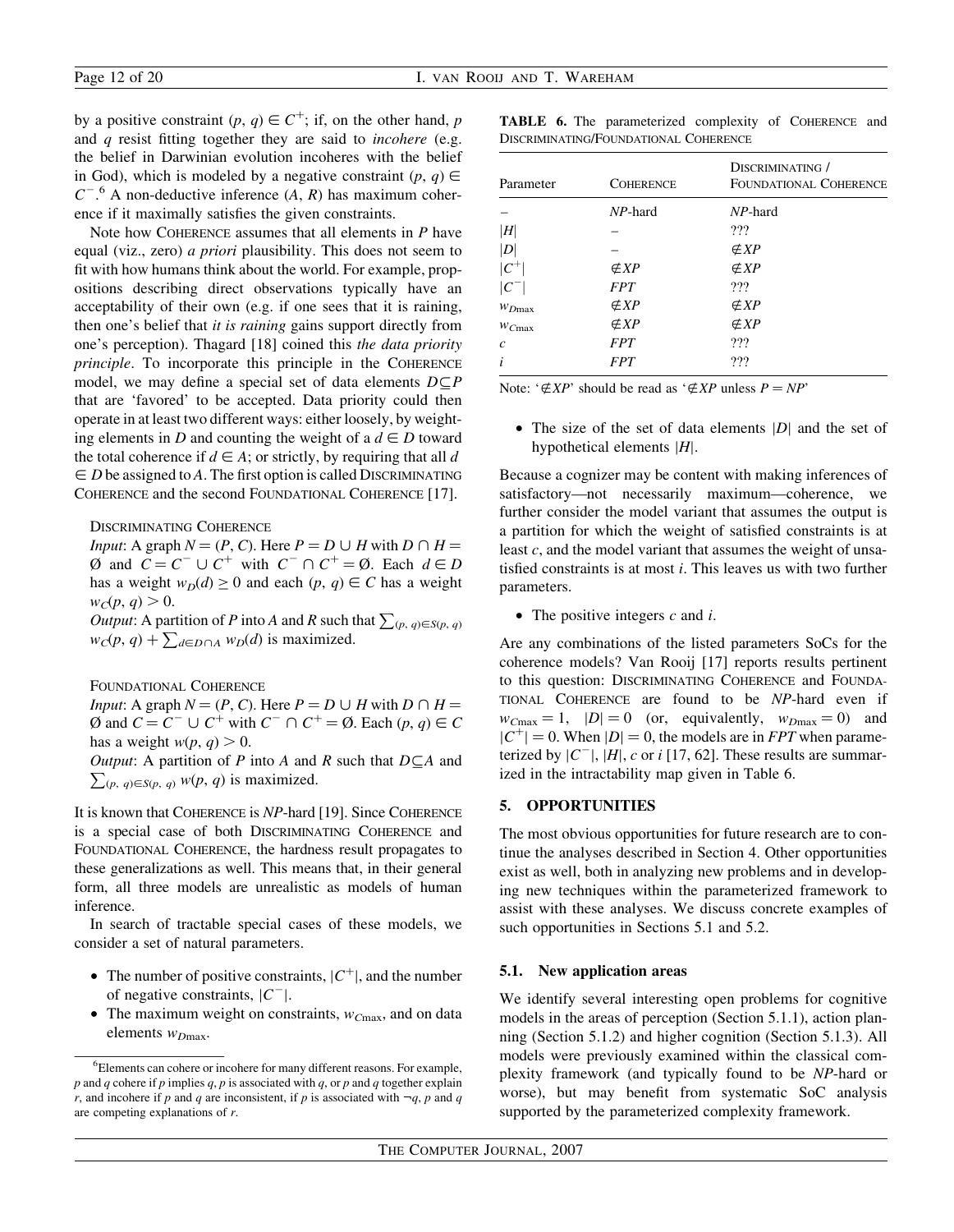#### 5.1.1. Perception

A prime candidate for a new application area is vision. Although many lower-level visual tasks have been rendered tractable (e.g. line/surface recognition [4]), there are higherlevel visual tasks for which the best known cognitive models are intractable.

We already considered the problem of form perception as a running example in Section 2. Two classes of models have been put forth to explain form perception: those based on the likelihood principle and those based on the simplicity principle [9].<sup>7</sup> Although both types of models have been plagued by intractability results, we here consider only a specific model of the latter type:

GENERALIZED MINIMUM ENCODING

*Input*: A string s and an encoding relation  $E : S \rightarrow C$ mapping strings to sets of codes.

*Output*: A code  $c \in E(s)$  such that |c| is minimized.

Here s is a structural encoding of a retinal image and  $c$  models the interpretation of the image. If the relation  $E$  maps  $s$  to Turing machines that, when run on the empty string, produce s, then GENERALIZED MINIMUM ENCODING is equivalent to the computation of Kolmogorov complexity and therefore uncomputable [63]. Arguably, the visual system poses limits on E that may render GENERALIZED MINIMUM ENCODING tractable. Leeuwenberg and van der Helm [12, 13, 64], for example, argued that the visual system may encode visual images using a combination of ISA-rules (i.e. where ISA stands for Iteration, Symmetry, Alternation). Under this encoding scheme, the problem has been shown to be computable in subexponential time [13]. It is of interest to consider also other encoding relations and investigate the relative contributions of natural parameters such as  $|s|$ ,  $|c|$ ,  $|E|$  and parameters specific to the adopted  $E$ , to the problem's complexity.

Another ubiquitous visual problem is that of finding a target object in a visual scene (e.g. finding your own car in the parking lot, or finding a familiar face in a crowd), called visual search [65, 66]. Successful execution of the visual search task requires vision to solve a subtask called visual matching, which is the task of recognizing that a given part of the visual field corresponds to the sought after target. A computational-level model of this subtask was proposed by Tsotsos [33, 67–69].

## BOTTOM-UP VISUAL MATCHING

*Input*: An image *I*, a target *T* and positive integers  $\theta$  and  $\phi$ . Each pixel  $p \in I$  has associated values diff (p) and corr (p) (values have fixed precision  $\epsilon$ ).

Question: Does there exist a subset of pixels  $I' \subseteq I$  such that  $\sum_{i}$   $\text{diff}(n) \leq \theta$  and  $\sum_{i}$   $\text{corr}(n) \geq \theta$ ? besties. Best and  $\sum_{p\in I}$  corr $(p) \ge \phi$ ?

Here the functions diff  $(p)$  and corr  $(p)$  are defined as

$$
diff(p) = \sum_{p \in I'} \left( \sum_{j \in M_i} |t_{x,y,j} - i_{x,y,j}| \right)
$$
 (4)

and

$$
corr(p) = \sum_{p \in I'} \left( \sum_{j \in M_i} |t_{x,y,j} \times i_{x,y,j}| \right), \tag{5}
$$

where  $M_i$  and  $M_t$  denote the sets of measurement types in the image and target, respectively (e.g. color, brightness, motion, depth),  $i_{x,y,i}$  denotes the value of pixel  $p \in I$  with coordinates x and y for measurement type  $j \in M_i$ , and  $t_{x,y,i}$  denotes the value of pixel  $p \in T$  for measurement type  $j \in M_t$ . Note that the model does not require pixels in  $I'$  to be spatially contiguous, which may serve to ensure targets can still be detected when partially occluded by other objects.

In its general form, BOTTOM-UP VISUAL MATCHING is known to be NP-hard [33, 68], but it has a pseudopolynomialtime algorithm [70, 71], which implies the problem is in FPT when parameterized by  $\theta$  or  $\lambda$  (where  $\lambda$  is the smallest integer such that  $i_{x,y,j} \leq \lambda$ ) [17]. It is not known, however, how other parameters—such as |T|,  $\phi$ , |M<sub>i</sub>| and |M<sub>t</sub>|—contribute to the problem's complexity. Also, equations (4) and (5) seem to impose strong constraints on the values that  $diff(p)$  and  $corr(p)$  can take (see also [17, p. 172]), constraints that may be utilized in the efficient computation of bottom-up visual matching.

#### 5.1.2. Action planning

Although the planning problems examined in Section 4.2 are intractable, it is sobering to realize that they are actually simplified versions of problems which occur in practice. As these more realistic problems are known to be intractable under even more restricted circumstances than those in Section 4.2, they both offer more scope for and have greater need of parameterized analysis.

Consider first the case of motion planning. The kD-GM problem examined in Section 4.2.1 is an example of a static movers problem, in which the obstacles in the environment are stationary. However, motion planning in practice requires an agent to take into account obstacles that themselves move. For example, our baggage-laden traveler must deal not only with fixed walls and subway barricades, but also revolving doors, regularly scheduled buses and taxis and (perhaps worst of all) other similarly harried travelers. To date, work on such dynamic movers problems has focused on those cases in which all obstacle trajectories are both regular and known as part of the input, and the goal is now to find a

 $7$ The likelihood principle states that the visual interpretation of the retinal image is one that maximizes the probability of veridicality; the simplicity principle states that the visual interpretation of the retinal image is one that minimizes descriptive complexity [9].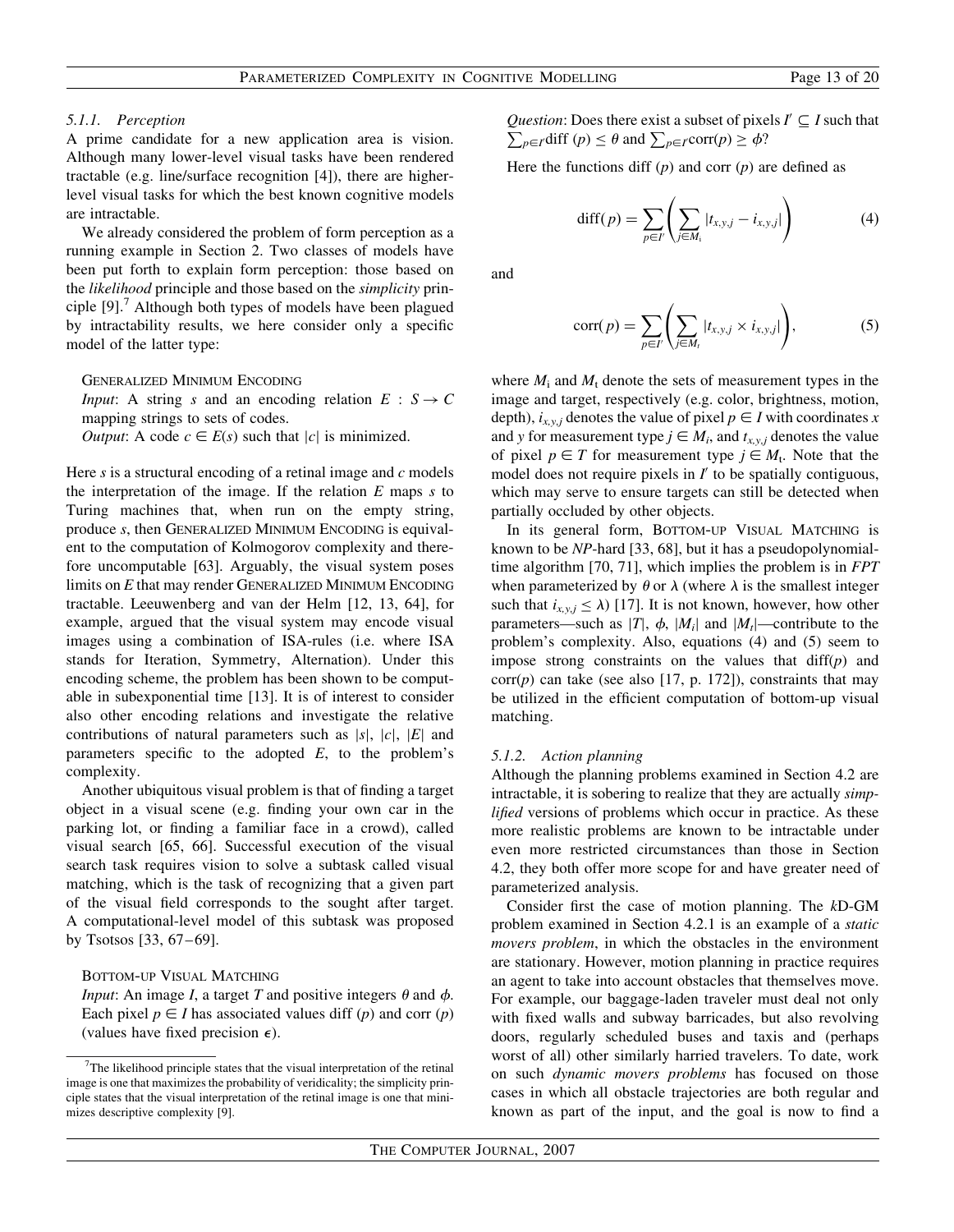path for the agent from  $p_1$  to  $p_F$  that does not collide with any of the (now moving) obstacles.

Let us denote the problem described above as  $k$ -DIMENSIONAL DYNAMIC GENERALIZED MOVER (kD-DGM). Two major intractability results are known for kD-DGM [72]—namely, if objects are allowed to rotate as they move, 3D-DGM is PSPACE-hard when the agent is modeled by a single disk that has restrictions on how quickly it can change velocity and direction and NP-hard when the agent is modeled as a cylinder with no such velocity/direction-change restrictions. Reif and Sharir [72] also give a number of algorithms. Of particular interest are those versions of kD-DGM in which objects are not allowed to rotate as they move (the so-called Asteroid Avoidance Problems [72]), because the 2-D version of this problem is solvable in polynomial time when the agent is modeled by a polygon and there are a constant number of obstacles. Given that kD-DGM is intractable for arbitrary obstacle-environments and polynomial-time for severely restricted obstacle-environments, aspects encoding the obstacle-environment (as in Section 4.2.1) are prime candidates for further research. It would also be interesting to further examine the interaction of aspects encoding agent-structure and the obstacle-environment to see if there are tractable cases of kD-DGM relative to non-trivial agent-structures.

Consider now the case of general action-sequence planning. The k-PSP problem examined in Section 4.2.2 assumed that (i) all assertions comprising a state are known and accessible and (ii) all actions are deterministic; i.e. the application of an operator to a state yields exactly one other state. However, either (and sometimes both) of these conditions may be violated in practice. For example, the availability-status of all possible cooking ingredients may not be known to a cook when cooking starts, and when an oven is heated, a cook may only know that a temperature is in a certain range. Moreover, at any point, the result of applying an operator may depend not only on the current state, but on the entire previous operator-application history (e.g. loan officers consider not only current bank balance but also credit history when a loan application is made). Versions of STRIPS planning have been introduced to model both of these contingencies (called conformant planning and conditional planning, respectively). It is known that conformant planning for plans of length 1 and conditional planning for plans of length  $k > 0$  are hard for levels of the polynomial hierarchy above  $NP$  [73–75]. It would be interesting to know how the aspect-sets underlying SoCs derived relative to k-PSP can be extended to derive SoCs for these problems.

## 5.1.3. Higher cognition

Intractability results abound for models of higher cognition (e.g.  $[19, 35, 36, 52-57]$ ), presenting ample opportunities for parameterized complexity analysis. We have selected three subdomains of higher cognition for exposition here: similarity judgment, categorization and defeasible reasoning.

The notion of similarity is foundational to many theories of higher cognition. It is often assumed to be part of the input for processes that compute conceptual coherence, metaphors and analogies [18, 57, 76], and also for object recognition and categorization [77–79]. We already saw a model of visual similarity in the form of BOTTOM-UP VISUAL MATCHING. Hahn et al. [80] proposed a generalized computational-level model of human similarity judgments for any two mental representations (not only images) (see also [11]).

### GENERALIZED TRANSFORMATIONAL SIMILARITY

*Input*: Two strings s and t and a set of transformation rules R.

Output: An ordered sequence of transformation rules  $r_1$ ,  $r_2, \ldots, r_k \in R$  that when applied to s yields t such that k is minimized.

The judged similarity of  $s$  and  $t$  is assumed to be a monotonically decreasing function of  $k$ . When the model is applied to visual object similarity,  $s$  and  $t$  may be assumed to be codes as computed by the MINIMUM ENCODING function (see Section 5.1.1).

If no constraint on the set of rules  $R$  is imposed, e.g. if  $R$ could encode any Turing machine [52], then GENERALIZED TRANSFORMATIONAL SIMILARITY is uncomputable [63]. Hahn *et al.* considered a five-tuple of rules:  $R =$  {insertion, deletion, mirroring, shifting, reversall to model how humans judge the similarity of sequences of black and white dots. As far as we know, no computational complexity results are known for this restricted version of the problem, but possibly results may be derivable from results for related sequence-similarity problems in computational biology (see [81, 82] and references). Because the set of rules considered by Hahn *et al.* need not generalize to more abstract and conceptual similarity judgments (e.g. which concept is more similar to 'game'? The concept 'fight' or 'play'?), it is of importance to also investigate alternative restrictions on the set R.

The problem of categorization is to form groups of representations (e.g. objects, words, concepts) that are judged to belong together (e.g. humans group canines in the category 'dogs' and felines in the category 'cats'; they may further group dogs and cats together in the category 'mammal' and together with birds in the category 'animals'). An established hypothesis in psychology is that basic-level categories—such as 'dogs', 'cats', 'apples', 'cars', etc., but not necessarily superordinate categories such as 'mammals', 'animals', 'fruit' and 'vehicles'—are formed so as to maximize withincategory similarity and between-category dissimilarity (see, e.g. [77, 78]). Here is one possible way to formalize this idea:

## OBJECT CATEGORIZATION

*Input*: A set of objects A, with for each pair of objects  $a, b \in$  $A \times A$  an associated similarity weight  $s(a, b)$  and dissimilarity weight  $d(a, b)$ .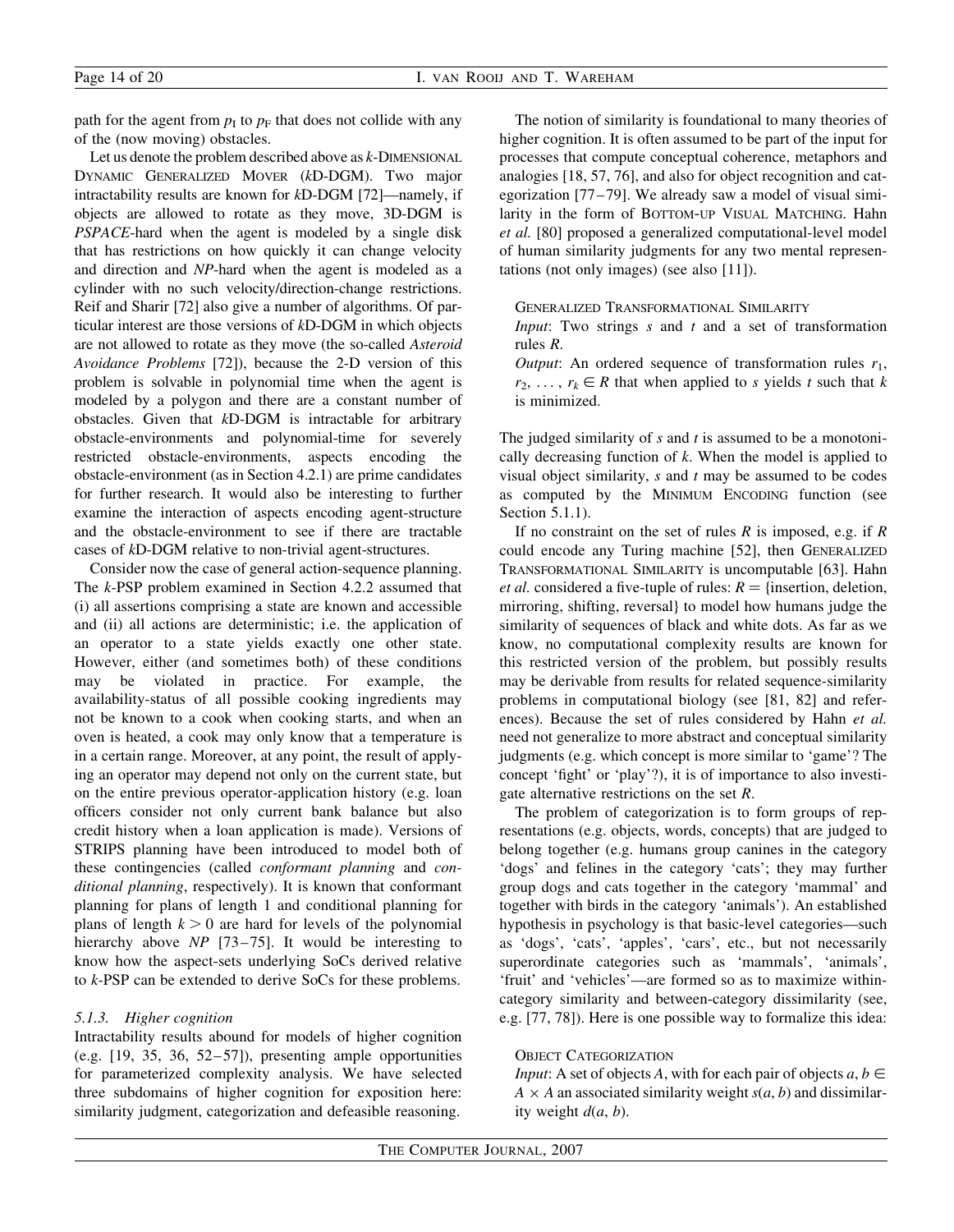Output: A partition of A into disjoint sets  $A_1, A_2, \ldots, A_m$ such that  $\sum_i \sum_{a,b \in A_i} s(a, b) + \sum_{i,j,i \neq j} \sum_{a \in A_i, b \in A_j} d(a, b),$ with  $i, j \in \{1, 2, \ldots, m\}$ , is maximized.

If  $s(a, b) = 0$  for all  $a, b \in A \times A$ , the problem is equivalent to clustering, and hence NP-hard [1]. When the problem is further restricted such that  $m = 2$  and  $d(a, b) \in \{0, 1\}$  for all a,  $b \in A \times A$ , it is equivalent to the NP-hard problem MAX CUT  $[1,$  Problem ND16], and hence the problem is not in  $XP$ for parameter *m* unless  $P = NP$ .<sup>8</sup> Other restrictions or parameterizations, however, may render the problem tractable. Note, for example, that in OBJECT CATEGORIZATION  $s(a, b)$  and  $d(a, b)$  are completely independent measures. It may be that, for purposes of object categorization, humans mentally represent similarity as the inverse of dissimilarity (though likely not for all similarity judgments, see [83]). Also, other objective functions may be more descriptive of human categorization. Consider, for example, the following variant of OBJECT CATEGORIZATION (which yields two new parameters  $p$  and  $q$ ):

#### OBJECT CATEGORIZATION\*

*Input*: A set of objects A, with for each pair of objects  $a, b \in$  $A \times A$  an associated similarity weight  $s(a, b)$  and dissimilarity weight  $d(a, b)$ . Positive integers p and q.

Output: A partition of A into disjoint sets  $A_1, A_2, \ldots, A_m$  such that  $\sum_i \sum_{a,b \in A_i} s(a,b) \ge p$  and  $\sum_{i,j,i \ne j} \sum_{a \in A_j, b \in A_j} d(a,b) \ge q$ .

An altogether different formalization of object categorization, based solely on relative similarities (e.g.  $s(a, b) > s(c, b)$ d),  $s(a, b) \leq s(d, e)$ , etc.), has been put forth by Pothos and Chater [84, 85]. Their model is based on the idea that categories serve as a compressed description of a set of relative similarity relations. In the model, an inequality  $s(a, b)$  $s(c, d)$  is said to be correctly 'described' by the partition  $A_1, A_2, \ldots, A_m$  if and only if  $a, b \in A_i, c \in A_i, d \in A_k$ , with  $i \neq j \neq k$ . The output of the categorization process is assumed to be one that minimizes both description length (i.e. the size of  $m$ ) and the errors in description (we refer the reader to [85] for details). The model seems to be of high complexity (likely NP-hard, though no result is known to date) and lends itself to interesting analyses from a parameterized perspective.

Lastly, we consider models of reasoning, in particular nonmonotonic or defeasible reasoning [86]. An inference is said to be defeasible if its conclusions may be changed upon encountering new information; in other words, all non-deductive inferences are defeasible. Most everyday inferences made by humans are defeasible (e.g. when told that John is married, you infer he has a wife; if later you find out that the spouse's name is Bill, you may conclude otherwise). Defeasibility is also a characteristic of inferences in many professional settings, e.g. when doctors infer diseases from symptoms and when judges/juries infer a defendant's guilt or innocence from the available evidence. We already encountered a model of defeasible inference in Section 4.3.2, viz. the Coherence model of Thagard and Verbeurgt [18, 19]. Its two main competitors are the Logicist model and the Bayesian model. We will sketch each in turn.

The Logicist model proposes that humans make defeasible inferences that follow from default rules (e.g. if  $p$  and  $q$  are married, then  $p$  is a man and  $q$  is a woman, or vice versa) derived from generalized beliefs (most married couples are of opposite sex). A common assumption is that a (default) belief is held provided it is consistent with the current state of a person's knowledge [87, 88]. This amounts to the computation of an instance of the following generalized problem.

GENERALIZED DEFAULT LOGIC

*Input*: A knowledge base  $K$  and a set of default rules  $R$ . *Question*: Is there a proposition p derivable from K using  $R$ , such that  $p$  and  $K$  are consistent?

In contrast, the Bayesian model assumes that people make defeasible inferences so as to maximize the conditional probability of their beliefs in light of the statistical knowledge they have of the world (e.g. all else being equal,  $P(John's spouse is$ a woman)  $\geq P(John's spouse is a man)$ , but given the fact that the spouse's name is Bill, the reverse is true). This intuition leads to the following generalized model.

GENERALIZED BAYESIAN INFERENCE

*Input*: A knowledge base  $K$  and a set of competing hypotheses H.

*Output*: A hypothesis  $h \in H$  that maximizes the conditional probability  $P(h|K)$ .

It seems fair to say that the Bayesian model is gaining in popularity in the cognitive science community [89], in part because of its purported descriptive accuracy [86, 90, 91], and also because the Logicist model has fallen into discredit ever since the first intractability results became known [61, 87, 92, 93]. It has become clear, however, that the Bayesian model is no less subject to intractability concerns [53, 56, 94]. These negative results have led some cognitive scientists to resort to heuristics as algorithmic-level explanations [95, 96], but we believe cognitive science could benefit more from systematic SoC analyses aimed at identifying model aspects that make defeasible inference under these models computationally so demanding (see also Section 3.1.2).

#### 5.2. New parameterized techniques

Historically, the development of computational complexity theory has been motivated in large part by forwardengineering applications like software and algorithm development. As a result, there are relatively few complexity-theoretic techniques specifically tailored to the reverse engineering approach underlying cognitive science. In this section, we describe two types of parameterized techniques that would, if developed, be of direct use to cognitive science—namely,

<sup>&</sup>lt;sup>8</sup>We thank an anonymous reviewer for pointing this out.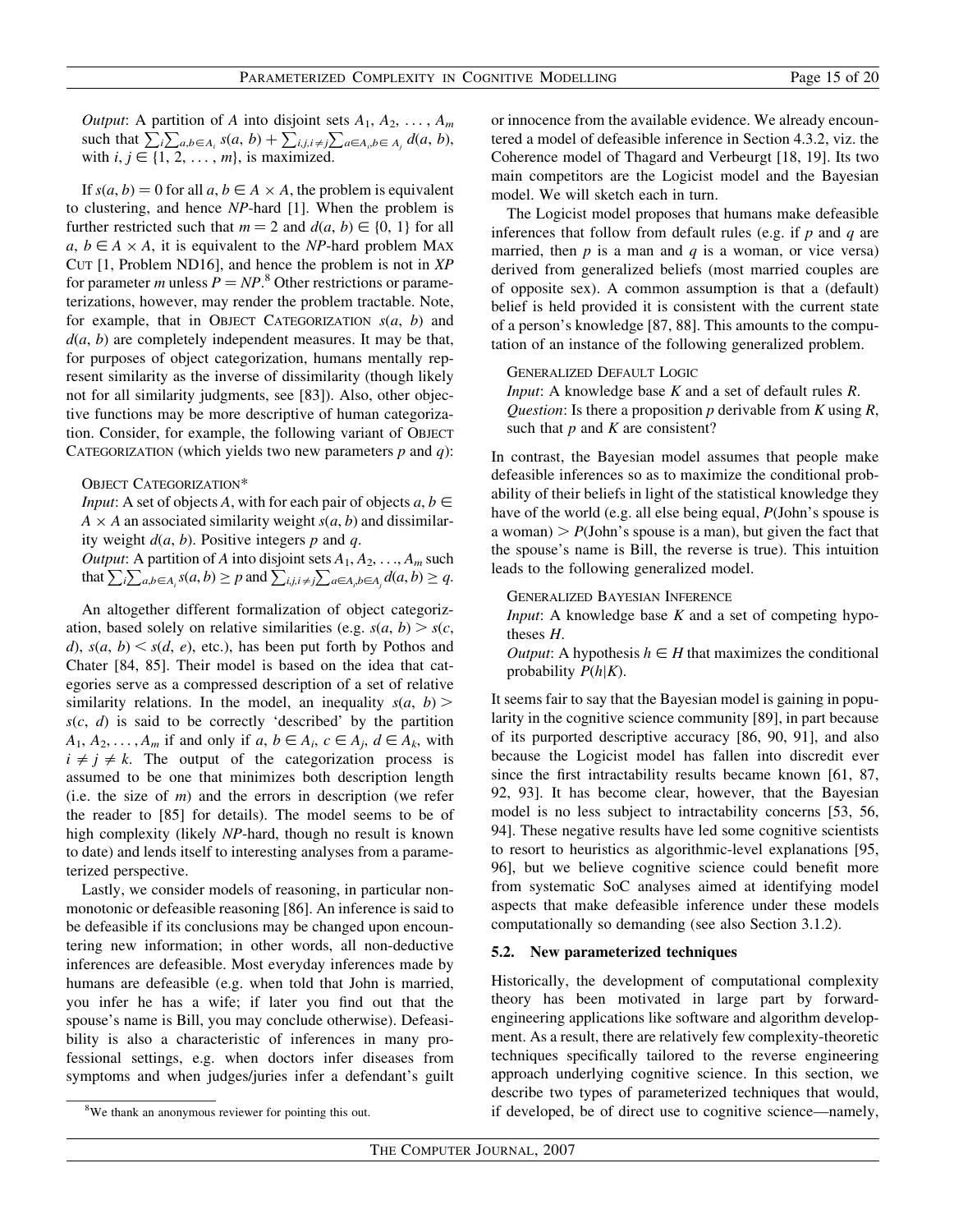techniques for analyzing cognitive computational architectures (Section 5.2.1) and guiding the search for SoCs (Section 5.2.2).

# 5.2.1. Analyzing cognitive architectures

At present, computational-level cognitive analyses typically do not incorporate processing constraints imposed by biological neural architectures. As was pointed out in Section 3.1.1, given the equivalence of Turing machines and the most general abstract formulations of these architectures relative to commonly-adopted standards of tractability, this is not necessary in computational-level analyses. However, as knowledge of the nature of biological neural architectures increases, it may be useful to be able to incorporate such constraints to both speed convergence on and decrease the size of the set of possible cognitive functions.

One way of imposing such architectural constraints in computational-level analyses is to perform complexity analysis relative to a particular computational architecture. In the context of the research described in this paper, this would require the development of new theories of parameterized complexity based on computational architectures such as circuits or neural nets that are closer to those that exist in actual cognitive systems. Parameterized tractability might then be restated in terms not only of processing time of an algorithm, but also its underlying neural structure (e.g. required circuit-algorithm depth/fanin/fanout, required number of feedback-loop traversals to achieve stability of output). Once such theories are available, it would be possible to further integrate such constraints into the problemdefinition themselves, as aspects constraining operations within these architectures (e.g. maximum allowable circuitalgorithm depth or gate width). Work has been done on complexity theories based on such architectures within the classical complexity framework, both in the context of parallel and neural computation (e.g. [31, 97]), and it may be relatively easy (once an impetus is provided) to accelerate the extensions of this work within the parameterized framework that have been done to date (e.g. [98, 99]).

# 5.2.2. Guiding SoC search

In order to efficiently implement the tractable-design cycle in cognitive scientific practice, it would be desirable to develop general techniques that can guide the search for SoCs in cognitive models. Here, we distinguish between two types of SoCs, those that reside in the (lack of) constraints on the input domains and those that arise from the functional form of the chosen input/output mapping.

5.2.2.1. SoCs in the input domain. As described in Section 3.2.2, systematic parameterized analysis is useful in making sure that no SoC relative to the set S of aspects considered in the analysis is missed and that proposed SoCs are in fact minimal relative to S. However, such an analysis assumes that the cognitive scientist has already identified the relevant set of aspects. Although some potential SoCs may be evident from parameters stated explicitly in the problem definition, implicit parameters are typically harder to identify because they lay hidden in assumptions about the processes that produced the inputs.

The complexity of the web of interlinked cognitive processes, akin to the ecological web of relationships among various animals and plants co-existing in a particular environment, renders the total set of such assumptions (and hence the total set of implicit SoCs) inaccessible in practice—however, the fact that such interlinking exists may provide a way of deriving assumptions relative to specific processes (and hence untangle this web a piece at a time). Just as an animal population is constrained in practice by the ecological relationships in which that animal participates, the space of possible inputs of a cognitive process is ecologically constrained by the cognitive processes with which that process interacts. As an illustration, consider again the models of similarity and categorization discussed in Section 5.1.3. The input of CATEGORIZATION consists of pairs of objects with assigned similarity values, which implicitly assumes that there is some preceding process that computes these values. Depending on one's model of similarity, those similarity values may have different properties and interdependencies, all of which may be SoCs in the computation of categorization.

In light of this observation, the development of techniques for identifying implicit SoCs may capitalize on insights gained from the study of the 'ecologies of hidden parameters of feasibility' [100]; e.g. by considering different problems  $\psi_1$  and  $\psi_2$ , and analyzing the complexity of  $\psi_1$  assuming its inputs are the output of  $\psi_2$  (see also [51]). Furthermore, the potential input producing systems  $\psi_{11}$ ,  $\psi_{12}$ , ... are all constrained by the requirement of tractability, and the same holds for processes that provide their inputs,  $\psi_{111}, \psi_{112}, \ldots$ , and so on. Perhaps techniques can be developed to propagate and exploit tractability constraints on whole chains of models,  $\psi_a(\psi_b(\psi_c(\ldots)))$ , in a way that allows cognitive modelers to faster converge on feasible alternatives for any individual model in the chain.

5.2.2.2. SoCs in the functional form. As explained in Section 2.3, cognitive models do not start off as well-defined input/output mappings; instead the cognitive scientist starts with some basic intuitions about the nature of the inputs and outputs and a first informal hypothesis about how inputs map onto outputs. In going from these informal ideas to a formal, well-defined input/output mapping many seemingly arbitrary choices need to be made. Any one of those choices is a potential SoC and it would be useful if cognitive scientists would have at their disposal some methods for recognizing the ones that are.

Consider, for example, the two model variants of COHERENCE considered in Section 4.3.2: one assumes humans compute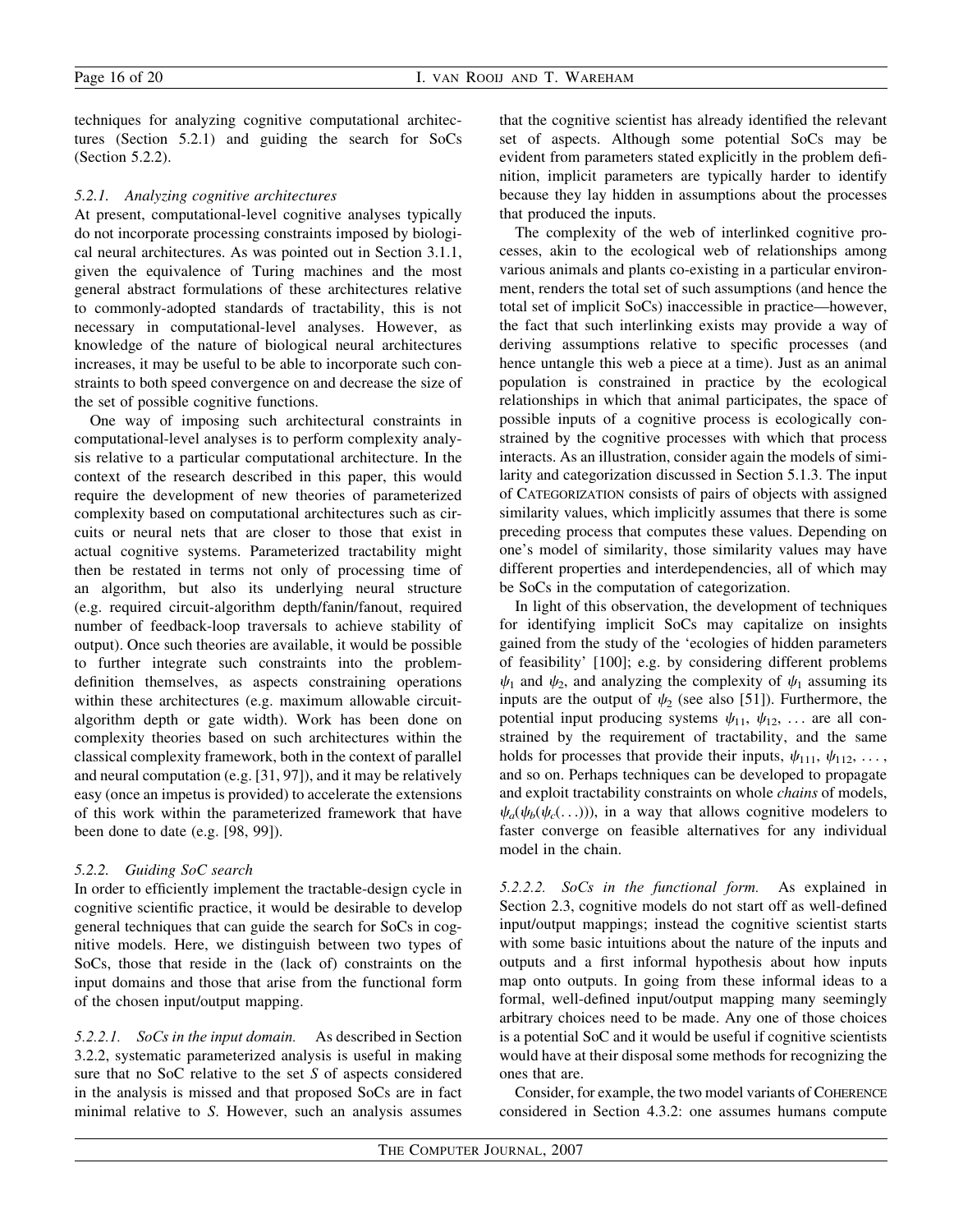maximum coherence and the other assumes humans compute at least  $c$  coherence for some aspiration level  $c$  (the latter being what Herbert Simon [101] called 'satisficing'). It is general knowledge in computer science (but not in cognitive science) that the change from maximizing to satisficing alone (e.g. without imposing a bound on  $c$ ) has negligible effect on computational complexity, because maximum coherence can be determined by computing the decision version for the lowest  $c$  that yields a Yes answer. For other types of changes the effects on computational complexity are not as obvious, but often equivalence can still be proved by quite simple arguments (compare, for example, OBJECT CATEGORIZ-ATION and OBJECT CATEGORIZATION\* in Section 5.1.3). Possibly using a base-set of such transparent problem relations, we can develop methods for systematically mapping out relations between different cognitive models in a way that helps elucidate which functional properties introduce complexity and which reduce them.

To take this even one step further: Can we develop methods for comparing competing cognitive model classes in terms of the SoCs that they introduce? Recall that the three model classes, COHERENCE, (Section 4.3.2), DEFAULT LOGIC and BAYESIAN INFERENCE (Section 5.1.3) all aim at modeling the same human cognitive capacity, viz. defeasible reasoning. It would be useful if we could somehow evaluate what is gained or lost in terms of computational efficiency when moving from one model class to another. Not only can this save cognitive scientists a lot of time by not having to prove (in)tractability results for the new model class from scratch, but it will also allow the direct identification of conditions under which the frameworks do not differ in terms of (in)tractability, which gives a better handle on assessing the relative strengths and weaknesses of competing explanatory frameworks.

# 6. CONCLUSION

In this paper, we have made the case for a natural application of parameterized complexity in cognitive modeling. We have clarified the conceptual foundations of parameterized cognitive analysis, reviewed existing applications and provided a rich list of future opportunities for research. It is our hope that the work presented here will provide an impetus for others to contribute results and methods to this new fusion of cognitive and computer science. We further believe that doing so will provide benefits for both fields.

• Cognitive science gains by bringing in powerful analytic tools for identifying and isolating SoC in cognitive models. These tools will not only help to converge on model veridicality faster, but also to achieve a deeper insight into the subtle relationships among the form of the functions computed by cognitive processes, the ecology of cognitive inputs and cognitive efficiency.

• Computer science gains by the opening up of a whole field of unexplored problems raised by the reverse engineering perspective of cognitive science. Work on these problems is of interest in itself; moreover, the analytic methods and techniques derived along the way may also find application in other sciences studying natural computing processes such as biology and economics.

# ACKNOWLEDGEMENTS

This article was written while I.v.R. was at Eindhoven University of Technology, Eindhoven, The Netherlands. She gratefully acknowledges the support of the J.F. Schouten school at Eindhoven University of Technology and thanks Michael Fellows and Ulrike Stege for discussions that set the seed for this paper. T.W. gratefully acknowledges the financial support provided by the National Science and Engineering Research Council (NSERC Grant 228104) and thanks Ewa Czaykowska-Higgins for discussions about the role complexity results can and should play in linguistics. The authors also thank an anonymous reviewer for useful comments on an earlier draft of this article.

# **REFERENCES**

- [1] Garey, M.R. and Johnson, D.S. (1979) Computers and Intractability: A Guide to the Theory of NP-Completeness. W.H. Freeman, San Francisco.
- [2] Downey, R.G. and Fellows, M.R. (1999) Parameterized Complexity. Springer-Verlag, Berlin.
- [3] Cummins, R. (2000) How does it work? vs. What are the laws? Two conceptions of psychological explanation. In Keil, F. and Wilson, R. (eds), Explanation and Cognition. MIT Press, Cambridge, MA.
- [4] Marr, D. (1981) Vision: A Computational Investigation into the Human Representation and Processing Visual Information. W.H. Freeman, San Francisco.
- [5] Anderson, J.R. (1990) The Adaptive Character of Thought. Lawrence Erlbaum Associates, Hillsdale, NJ.
- [6] Frixione, M. (2001) Tractable competence. Minds Mach., 11, 379–397.
- [7] Dennett, D.C. (1994) Cognitive science as reverse engineering: several meanings of top down and bottom up. Proc. 9th Int. Congress of Logic, Methodology and Philosophy of Science, pp. 679–689. North Holland.
- [8] Koffka, K. (1935) Principles of Gestalt Psychology. Harcourt Brace, New York.
- [9] van der Helm, P.A. (2000) Simplicity versus likelihood in visual perception: from surprisals to precisals. Psychol. Bull., 126, 770–800.
- [10] van der Helm, P.A. (2007) The resurrection of simplicity in vision. In Peterson, M.A., Gillam, B. and Sedgwick, H.A. (eds), In the Mind's Eye: Julian Hochberg on the Perception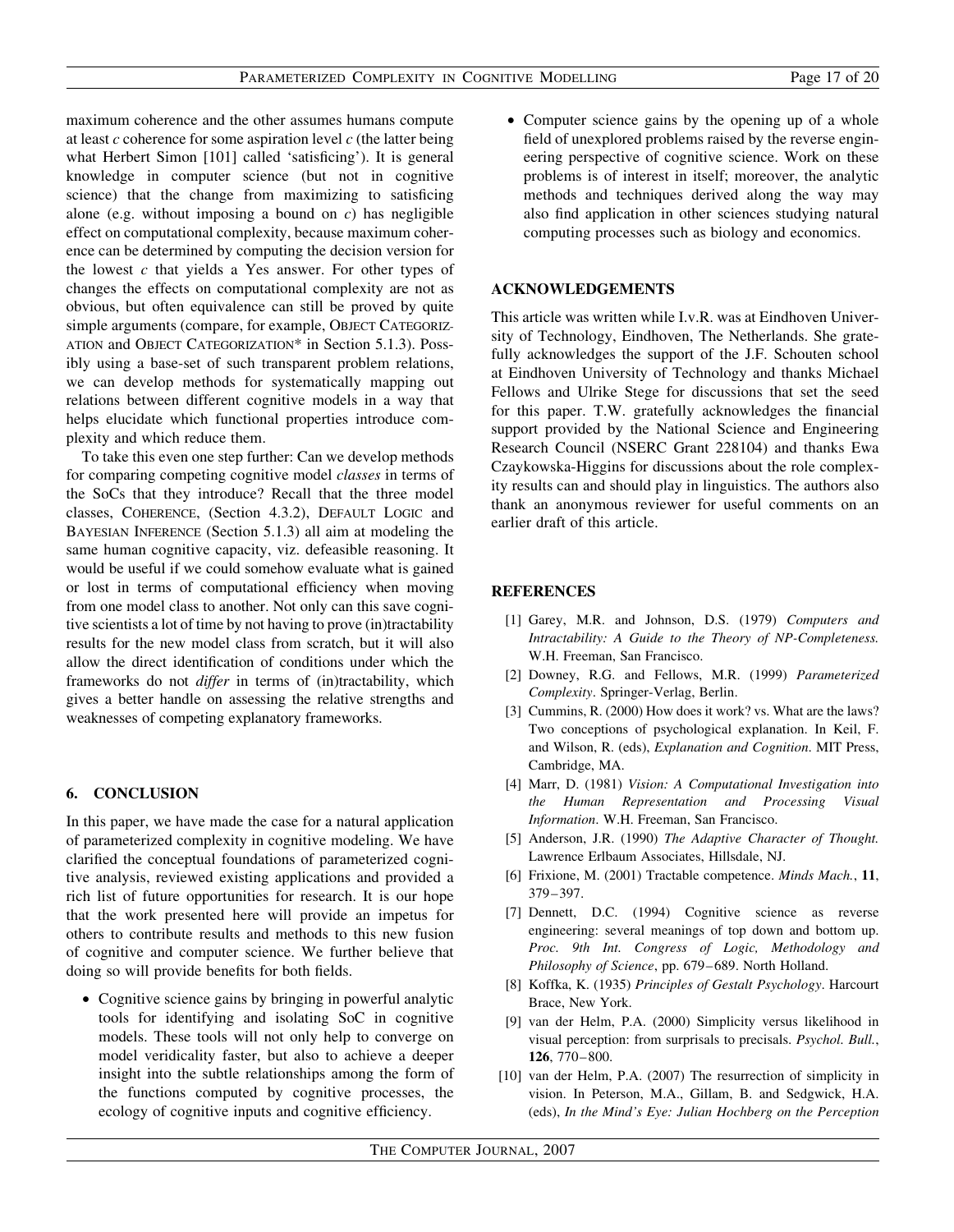of Pictures, Film, and the World, pp. 518–524. Oxford University Press, New York.

- [11] Chater, N. and Vitányi, P. (2003) Simplicity: a unifying principle in cognitive science? Trends Cogn. Sci., 7, 19–22.
- [12] Leeuwenberg, E.L.J. and van der Helm, P.A. (1996) Goodness of visual regularities: a nontransformational approach. Psychol. Rev., 103, 429–456.
- [13] van der Helm, P.A. (2004) Transparallel processing by hyperstrings. Proc. Natl. Acad. Sci. USA, 101, 10862–10867.
- [14] Bergströom, L. (1984) Underdetermination and realism. Erkenntnis, 21, 349–365.
- [15] Quine, W.V. (1975) On empirically equivalent systems of the world. Erkenntnis, 9, 313–328.
- [16] Anderson, J.R. (1978) Arguments concerning representations for mental imagery. Psychol. Rev., 85, 249–277.
- [17] van Rooij, I. (2003) Tractable cognition: complexity theory in cognitive psychology. PhD Thesis, Department of Psychology, University of Victoria.
- [18] Thagard, P. (2000) Coherence in Thought and Action. MIT Press, Cambridge, MA.
- [19] Thagard, P. and Verbeurgt, K. (1998) Coherence as constraint satisfaction. Cogni. Sci., 22, 1-24.
- [20] van Rooij, I. and Wright, C. (2006) The incoherence of heuristically explaining coherence. Proc. 28th Annual Conf. of the Cognitive Science Society, p. 2622. Lawrence Erlbaum Associates, Hillsdale, NJ.
- [21] Koskenniemi, K. and Church, K.W. (1988) Complexity, two-level morphology, and finnish. Proc. 12th Int. Conf. Computational Linguistics (COLING'88), pp. 335–340. John von Neumann Society for Computing Sciences, Budapest.
- [22] Manaster Ramer, A. (1995) Book review: Ristad, The Language Complexity Game. Comput. Linguist., 21, 124–131.
- [23] Rounds, W. (1987) Book review: Barton, Berwick, and Ristad, Computational complexity and natural language. Comput. Linguist., 13, 354–356.
- [24] Rounds, W. (1991) The relevance of computational complexity theory to natural language processing. In Sells, P., Shieber, S. and Wasow, T. (eds), Foundational Issues in Natural Language Processing. MIT Press, Cambridge, MA.
- [25] Barton, G.E., Berwick, R.C. and Ristad, E.S. (1987) Computational Complexity and Natural Language. MIT Press, Cambridge, MA.
- [26] Berwick, R.C. and Weinberg, A. (1983) Parsing efficiency, computational complexity, and the evaluation of grammatical theories. Linguist. Inquiry, 13, 165–191.
- [27] Ristad, E.S. (1990) Computational Structure of human language. PhD Thesis, Department of Electrical Engineering and Computer Science, MIT.
- [28] Ristad, E.S. (1993) The Language Complexity Game. MIT Press, Cambridge, MA.
- [29] Wareham, T. (1996) The role of parameterized computational complexity theory in cognitive modeling. In Ling, C.X. and Sun, R. (eds), Working Notes of AAAI-96 Workshop on Computational Cognitive Modelling: Source of the Power.
- [30] Wareham, T. (1999) Systematic parameterized complexity analysis in computational phonology. PhD Thesis, Department of Computer Science, University of Victoria.
- [31] Parberry, I. (1994) Circuit Complexity and Neural Networks. MIT Press, Cambridge, MA.
- [32] van Emde Boas, P. (1990) Machine models and simulations. In van Leeuwen, J. (ed), Handbook of Theoretical Computer Science, Volume A: Algorithms and Complexity. MIT Press, Cambridge, MA.
- [33] Tsotsos, J.K. (1990) Analyzing vision at the complexity level. Behav. Brain Sci., 13, 423–469.
- [34] Simon, H.A. (1988) Rationality as process and as product of thought. In Bell, D.E., Raiffa, H. and Tversky, A. (eds), Decision-making: Descriptive, Normative, and Prescriptive Interactions. Cambridge University Press.
- [35] Martignon, L. and Hoffrage, U. (2002) Fast, frugal, and fit: simple heuristics for paired comparison. Theory Decis., 52, 29–71.
- [36] Martignon, L. and Schmitt, M. (1999) Simplicity and robustness of fast and frugal heuristics. Minds Machi., 9, 565–593.
- [37] van Rooij, I., Stege, S. and Kadlec, H. (2005) Sources of complexity in subset choice. J. Math. Psychol., 49, 160–187.
- [38] Ristad, E.S. (1993) Complexity of the simplified segmental phonology. Technical Report CS-TR-388-92 (revised May 1993), Department of Computer Science, Princeton University.
- [39] Eisner, J. (1997) Efficient generation in primitive optimality theory. Technical Report ROA-206-0797, Rutgers Optimality Archive.
- [40] Downey, R.G., Fellows, M.R., Kapron, B.M., Hallett, M.T. and Wareham, T. (1994) Parameterized complexity of some problems in logic and linguistics (extended abstract). Logical Foundations of Computer Science, pp. 89–101. Lecture Notes in Computer Science, Vol. 813. Springer-Verlag, Berlin.
- [41] Wareham, T. (2001) The parameterized complexity of intersection and composition operations on sets of finite-state automata. Proc. Fifth Int. Conf. Implementation and Application of Automata, pp. 302–310. Lecture Notes in Computer Science, Vol. 2088. Springer-Verlag, Berlin.
- [42] Kaplan, R.M. and Kay, M. (1994) Regular models of phonological rule systems. Comput. Linguist., 20, 331–378.
- [43] Hopcroft, J.E. and Ullman, J.D. (1969) Formal Languages and Their Relation to Automata. Addison-Wesley, Reading, MA.
- [44] Reif, J.H. (1987) Complexity of the generalized mover's problem. In Schwartz, J.T., Sharir, M. and Hopcroft, J.E. (eds), Planning, Geometry, and Complexity of Robot Motion. Ablex Publishing, Norwood, NJ.
- [45] Joseph, D.A. and Plantinga, W.H. (1985) On the complexity of reachability and motion planning problems. Proc. First ACM Symp. Computational Geometry, pp. 62–66. ACM Press, New York.
- [46] Cesati, M. and Wareham, T. (1995) Parameterized complexity analysis in robot motion planning. Proc. 25th IEEE Int. Conf.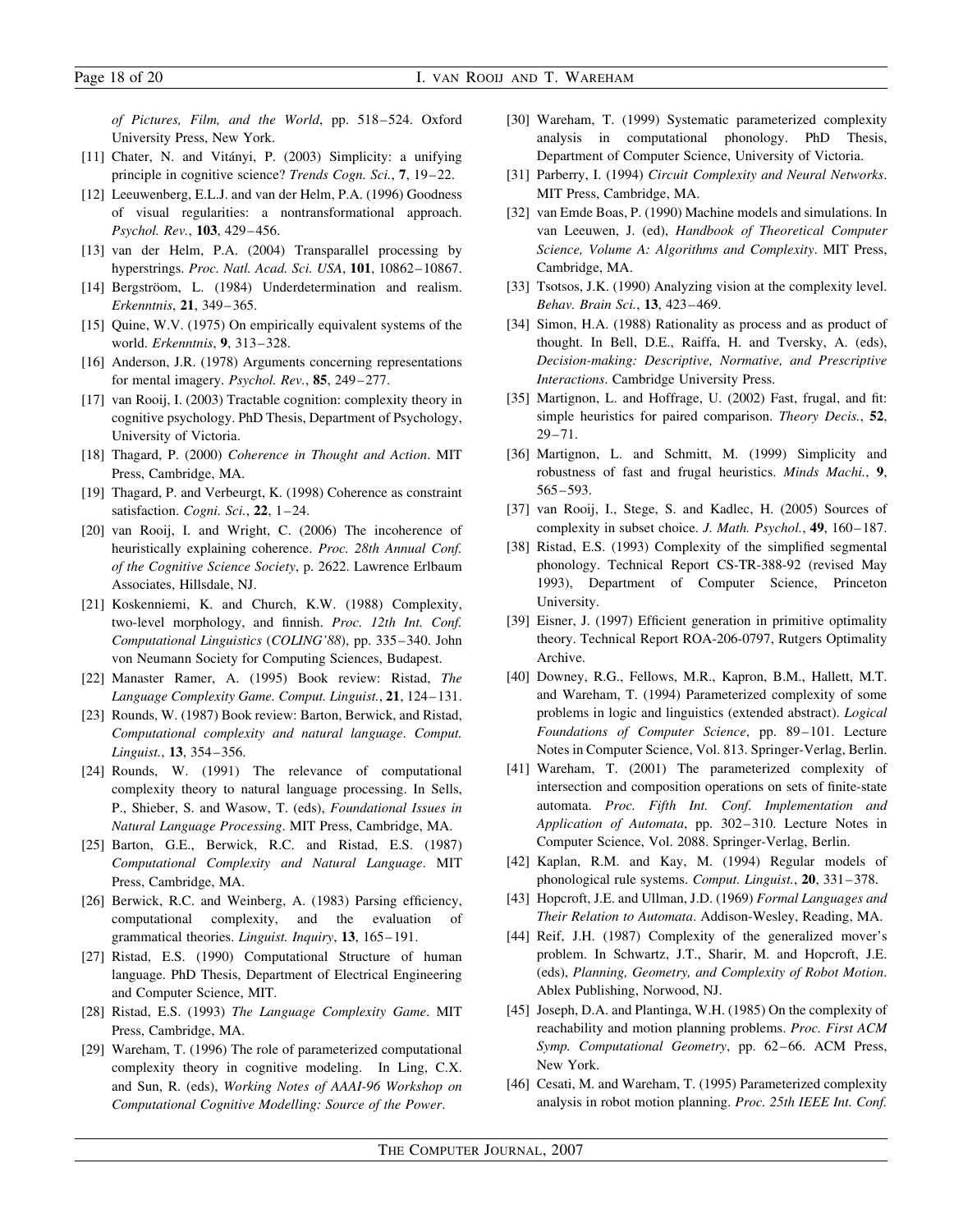Systems, Man, and Cybernetics: Volume 1, pp. 880–885. IEEE Press, Los Alamitos, CA.

- [47] Hopcroft, J.E., Schwartz, J. and Sharir, M. (1984) On the complexity of motion planning for multiple independent objects: PSPACE-hardness of the Warehouseman's Problem. Int. J. Robot. Res., 3, 76–88.
- [48] Fernau, H., Hagerup, T., Nishimura, N., Ragde, P. and Reinhardt, K. (2003) On the parameterized complexity of a generalized Rush Hour puzzle. Proc. 15th Canadian Conf. Computational Geometry (CCCG'03), pp. 6–9.
- [49] Bylander, T. (1994) The computational complexity of propositional STRIPS planning. Artif. Intell., 69, 165–204.
- [50] Fikes, R.E. and Nilsson, N.J. (1971) STRIPS: a new approach to the application of theorem proving to problem solving. Artif. Intell., 2, 189–208.
- [51] Downey, R.G., Fellows, M.R. and Stege, U. (1999) Parameterized complexity: a framework for systematically confronting computational intractability. The Future of Discrete Mathematics: Proc. First DIMACS-DIMATIA Workshop, pp. 49–99. AMS-DIMACS Series in Discrete Mathematics and Theoretical Computer Science, Vol. 49. American Mathematical Society, Providence, RI.
- [52] Chater, N. and Vitányi, P. (2003) Generalized law of universal generalization. Journal of Mathematical Psychology, 47, 346– 369.
- [53] Cooper, G.F. (1990) The computational complexity of probabilistic inference using Bayesian belief networks. Artif. Intell., 42, 393–405.
- [54] Fishburn, P.C. and LaValle, I.H. (1996) Binary interactions and subset choice. Eur. J. Oper. Res., 92, 182–192.
- [55] Levesque, H.J. (1988) Logic and the complexity of reasoning. J. Philos. Log., 17, 355–389.
- [56] Roth, D. (1996) On the hardness of approximate reasoning. Artif. Intell., 82, 273–302.
- [57] Veale, T., O'Donoghue, D. and Keane, M.T. (1999) Computability as a limiting cognitive constraint: complexity concerns in metaphor comprehension about which cognitive linguists should be aware. In Hiraga, E.M., Sinha, C. and Wilcox, S. (eds), Cultural, Psychological and Typological Issues in Cognitive Linguistics. John Benjamins, Amsterdam.
- [58] Fishburn, P.C. and LaValle, I.H. (1993) Subset preferences in linear and nonlinear utility theory, *J. Math. Psychol.*, 37, 611– 623.
- [59] Ford, K.W. and Pylyshyn, Z. (eds) (1996) The Robot's Dilemma Revisited: The Frame Problem in Artificial Intelligence. Ablex Publishing, Norwood, NJ.
- [60] Haselager, W.F.G. (1997) Cognitive science and folk psychology: The right frame of mind. Sage, London.
- [61] Pylyshyn, Z. (ed) (1987) The Robot's Dilemma: The Frame Problem in Artificial Intelligence. Ablex Publishing, Norwood, NJ.
- [62] Stege, U. and van Rooij, I. (2006). Computing maximum coherence: A hard nut to crack? Paper presented at the 39th

Annual Meeting of the Society for Mathematical Psychology, Vancouver, BC.

- [63] Li, M. and Vitányi, P. (1997) An Introduction to Kolmogorov Complexity and its Applications (2nd edn). Springer-Verlag, Berlin.
- [64] van der Helm, P.A. and Leeuwenberg, E.L.J. (1986) Avoiding explosive search in automatic selection of simplest pattern codes. Pattern Recognit., 19, 181–191.
- [65] Treisman, A. (1982) Perceptual grouping and attention in visual search for features and for objects. J. Exp. Psychol.: Hum. Percept. Perform., 8, 194–214.
- [66] Wolfe, J. M. (2003) Moving towards solutions to some enduring controversies in visual search. Trends Cogn. Sci, 7, 70–76.
- [67] Tsotsos, J.K. (1988) A complexity level analysis of immediate vision. Int. J. Comput. Vis., 2, 303–320.
- [68] Tsotsos, J.K. (1989) The complexity of perceptual search tasks. In Sridharan, N.S. (ed), Proc. Int. Joint Conf. Artificial Intelligence, pp. 1571–1577. Morgan Kaufmann Publishers, San Francisco.
- [69] Tsotsos, J.K. (1991) Is complexity theory appropriate for analyzing cognitive systems? Behav. Brain Sci., 14, 770–773.
- [70] Kube, P.R. (1990) Complexity is complicated. Behav. Brain Sci., 13, 450–451.
- [71] Kube, P.R. (1991) Unbounded visual search is not both biologically plausible and NP-complete. Behav. Brain Sci., 14, 768–773.
- [72] Reif, J.H. and Sharir, M. (1994) Motion planning in the presence of moving obstacles. J. ACM, 41, 764–790.
- [73] Baral, C., Kreinovich, V. and Trejo, R. (2000) Computational complexity of planning and approximate planning in presence of incompleteness. Artif. Intell., 122, 241–267.
- [74] Eiter, T., Faber, W., Leone, N., Pfeiffer, G. and Polleres, A. (2000) Planning under Incomplete Knowledge. Proc. First Int. Conf. Computational Logic, pp. 807–821. Lecture Notes in Computer Science, vol. 1861, pp. 807–821. Springer-Verlag, Berlin.
- [75] Turner, H. (2002) Polynomial-length planning spans the polynomial hierarchy. Proc. Eighth European Conf. Logics in Computer Science (JELIA 2002), pp. 111–124. Lecture Notes in Artificial Intelligence, Vol. 2424. Springer-Verlag, Berlin.
- [76] Holyoak, K.J. and Thagard, P. (1997) The analogical mind. Am. Psychol., 52, 35–44.
- [77] Rosch, E. (1973) On the internal structure of perceptual and semantic categories. In Moore, T.E. (ed), Cognitive Development and the Acquisition of Language. Academic Press, New York.
- [78] Rosch, E. and Mervis, C.B. (1975) Family resemblances: studies in the internal structure of categories. Cogn. Psychol., 7, 573–605.
- [79] Smith, E.E. (1995) Concepts and categorization. In Osherson, D.N. and Smith, E.E. (eds), Thinking: An Invitation to Cognitive Science. MIT Press, Cambridge, MA.